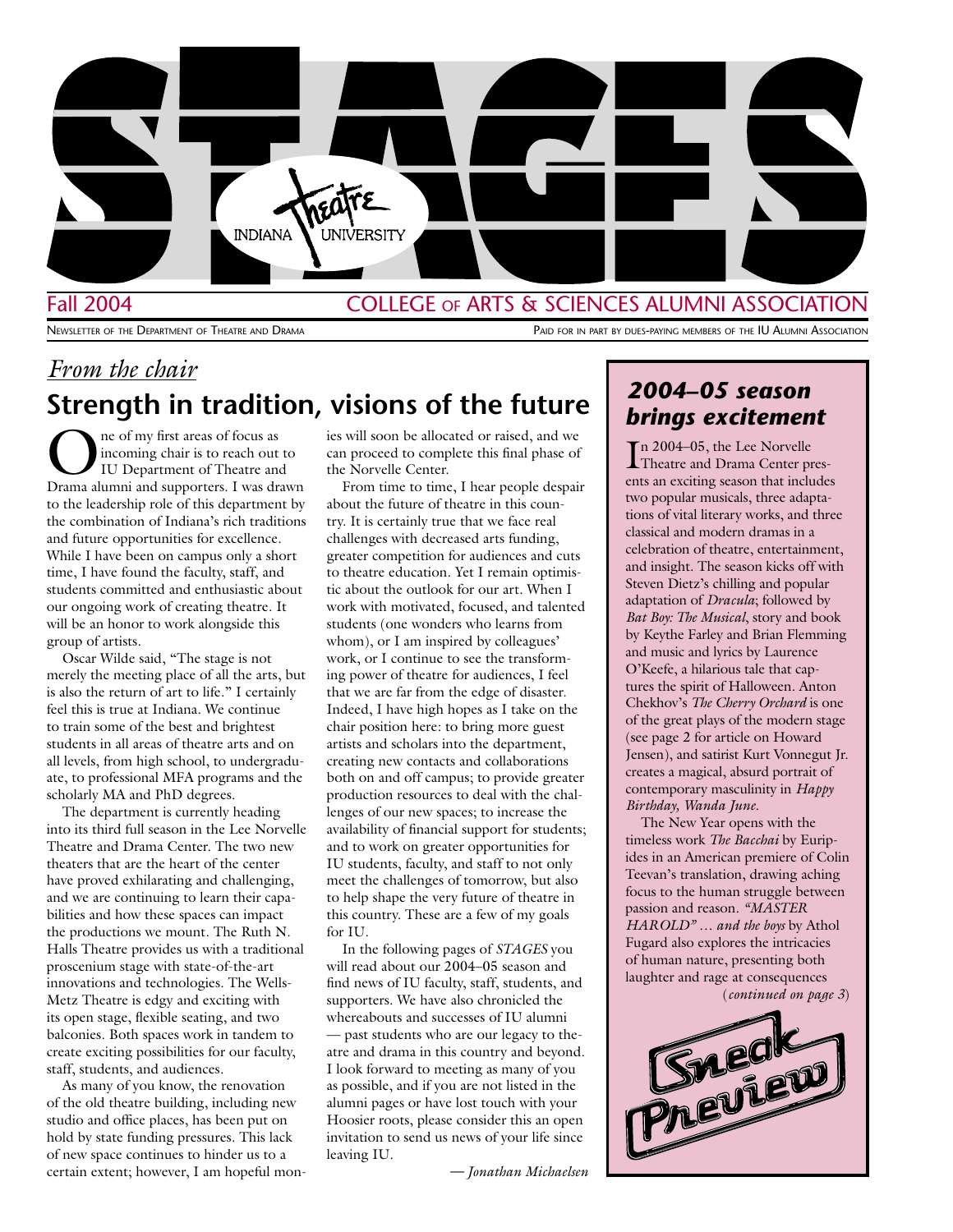## **Howard Jensen welcomes a new life with** *The Cherry Orchard*

fter this academic year, Howard Jensen will be retiring from the **IDepartment of Theatre and Drama.** His final work as a director at IU was *The Cherry Orchard*, presented Nov. 12–13 and Nov. 15–20 in the Ruth N. Halls Theatre.

Jensen joined the faculty as chair of the acting program in 1972, shortly after receiving his PhD from Wayne State University. He has directed more than 35 productions at IU, most of them in the University and Halls Theatres (see the sidebar, "Thirty-three Years a Hoosier"). He has also directed plays at the Bates Theatre Festival, the Oregon Shakespeare Festival, the Alabama Shakespeare Festival, and the Utah Shakespearean Festival.

Jensen's impact on his students, colleagues, and audiences has been enormous. As chair of the acting and directing program from 1976 to 1999, he was a major architect of the respective MFA programs in the department. His productions are known for their intelligence, deeply felt emotional impact, and theatrical effectiveness. In 1989, he was honored by *Arts Indiana* as a "state art treasure who has achieved international, national, and regional recognition outside of Indiana during the years 1979–89."

**Michael Connolly**, PhD'99, who now heads the acting program at SMU,

is among many students influenced by Jensen's work as an artist and director. "I think one of the things," Connolly recently remarked, "that makes Howard unique in my experience (now almost 30 years long), is that he creates unique rehearsal processes for each of his productions. I've been in nine shows directed by him; each has been singular in its approach and in the tactics he used to arrive at his ends. Each rehearsal approach managed, often without the actor being conscious of it, to lead the actor to embodiment within acutely specific given circumstances. I think this reinvention of rehearsal to fit the play is what makes Howard's work so consistently 'right' as regards not only the tangible specifics of the action, but the 'feel' of the play as well."

That his art has been so honored speaks to Jensen's capabilities and strengths as a teacher. He is a serious, demanding, yet nurturing instructor, one who imbues his students with the discipline of good theatre practice. "Everything I do in a rehearsal," he once remarked, "is teaching." The same may well be said of his work with student designers and stage managers. His pedagogy has not gone unnoticed: In 2002, Jensen was awarded Indiana University's Trustees' Teaching Award, which recognizes outstanding teaching in the academic year.

Plays directed by Howard Jensen have

premiered two theatre spaces for the department: 1977's *A Streetcar Named Desire* opened the doors of the completely rebuilt Brown County Playhouse, and 2001–02's *Death of a Salesman* raised the curtain of the Ruth N. Halls Theatre.

A native of Utah, Jensen is a founding member of the Tony Award-winning Utah Shakespearean Festival, where his acting credits include Malvolio, Lear, and Hamlet. In 1976, he began to direct at the Festival's Cedar City, Utah, theatre, and he continues to do so. His 2000 adaptation of the three parts of *Henry VI* into one epic drama, *The War of the Roses*, was praised by the *Las Vegas Review–Journal* as a "triumph" for the adaptor-director. For more than 16 seasons, Jensen has been involved with the festival, which, as it celebrated its 40th anniversary in 2001, named him one of 40 "illustrious persons who have illuminated our lives."

His retirement will find Jensen again directing in Utah, where he is already scheduled to bring Marlowe's *Doctor Faustus* to the stage. He has just completed his adaptation of the script, conflating two different source texts into a coherent, meaningful whole.

So eloquently put in the play, Anya says, "Goodbye to our old life," and Trofimov responds with, "And welcome to our new life!"

## *An interview with Jensen: Inside* The Cherry Orchard

*Recently, Jensen informally discussed his final departmental production. Here are some of his thoughts about Chekhov and*  The Cherry Orchard*, which was the playwright's last work.*

#### **Q: Why did you want to direct** *The Cherry Orchard* **this season?**

A: It's my favorite play outside of Shakespeare, and I think it's the greatest of modern plays. I find it very affecting and moving. If you are going to spend six months of your life on a project, you should do something you love and want to bring to the stage.

**Q: So, is** *The Cherry Orchard* **a comedy, as Chekhov proclaims on its title page?** A.: Oh, let's not go there; that can be so unproductive. Stanislavsky [the influential director who first produced *The Cherry Orchard*] thought it was a tragedy and did everything he could to make it so. Chekhov was furious and vehemently disagreed with his director. I think he was reacting to Stanislavsky's idea that the play was sad and tragic when Chekhov insisted it was *only* a comedy. It's *both*. It *is* comic, certainly, in this sense: Of all his plays, this probably has the most extreme characters. They're *vivid* characters; some of them verge on the bizarre. Yet *The Cherry Orchard* is the only one of Chekhov's plays

that moves outside its immediate situation. Without a doubt he's writing about a family and their servants and acquaintances, but he is also writing about the end of one kind of culture — one way of life — and how another way of life

is beginning and is taking over. It's a play that tries to deal seriously with social and cultural change. And I love that about the play, too. Chekhov was trying something new here. And it's regrettable that he died so soon afterward. It would be interesting to see what he would have come up with next.

> **Q: Chekhov can be a challenging playwright for younger actors. I think he asks that actors bring a lot of life experience to the table when they take on one of his plays.**

A: Yes. Some of the characters *can* be difficult. But I teach Chekhov in my Acting IV class, and for the past four or five years, several times we've done an act or two from *The Cherry* 

*Orchard*, and the acts played well. It gave me the idea that we can do a good job with the play.

I've always loved Chekhov. He's influenced almost every modern playwright who has followed him. He's an actor's playwright. He's in the blood of theatre people.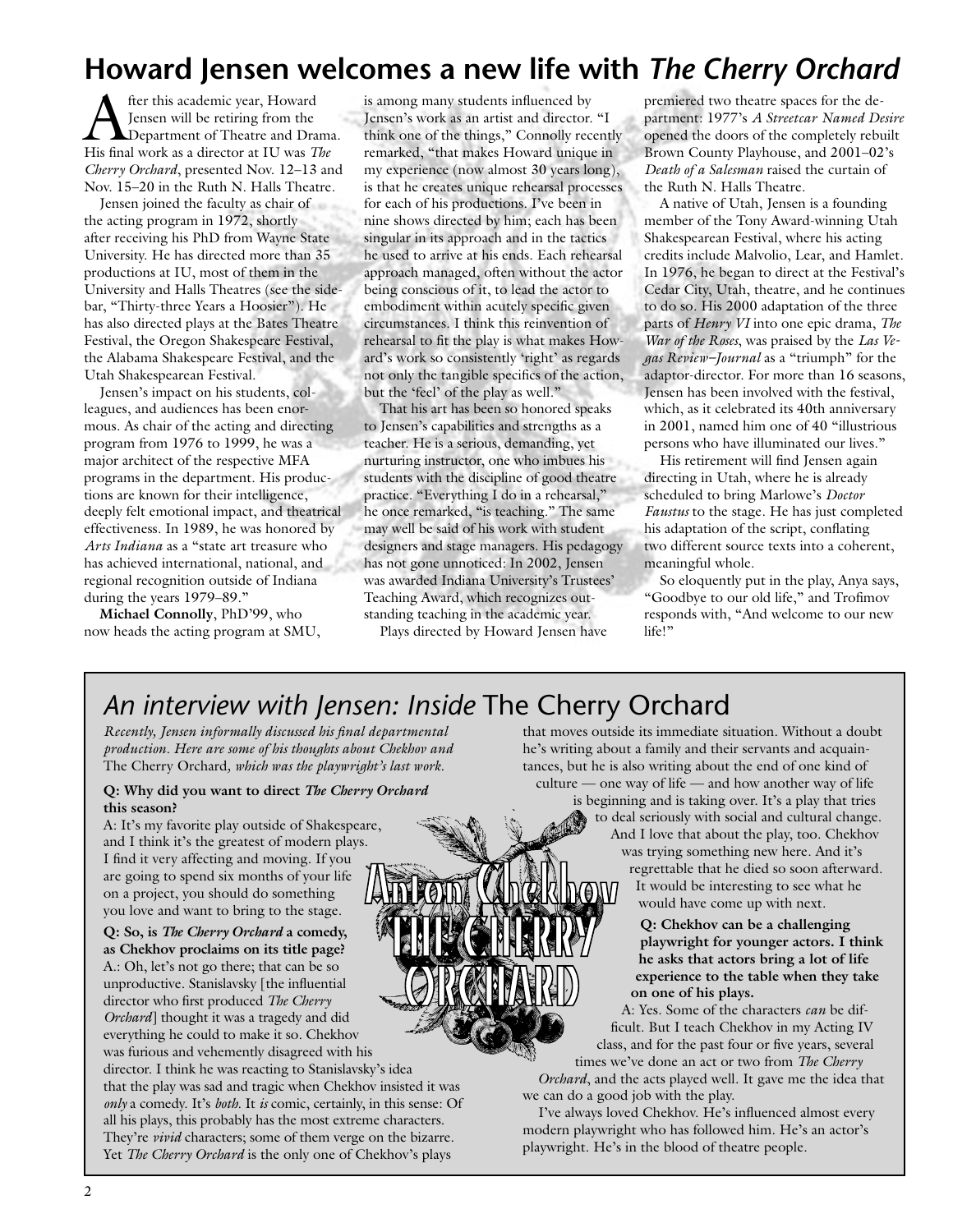## **Thirty-three years a Hoosier**

*Howard Jensen's productions at IUB, 1972–2004* 1972–73 .......*Long Day's Journey Into Night* ..University Theatre 1973–74 .......*Of Mice and Men* ........Brown County Playhouse/ University Theatre 1974–75 .......*Richard III* ..............................University Theatre 1974–75 .......*The Trojan Women* ...................University Theatre 1975.............*The Bald Soprano* ......... Indiana Theatre Company 1975–76 .......*In the Boom Boom Room* ...........University Theatre 1976.............*Consent of the Governed* ..............Staged reading as part of the U.S. Bicentennial Celebration at the Kennedy Center, Washington, D.C. 1976–77 .......*The Duchess of Malfi ..................* University Theatre 1977.............*A Streetcar Named Desire ...............*Brown County Playhouse 1977–78 .......*The Homecoming .......................* University Theatre 1978.............*Charley's Aunt* .............. Brown County Playhouse 1979–80 .......*Hedda Gabler ............................* University Theatre 1980–81 .......*Buried Child ..............................* University Theatre 1981–82 .......*A Midsummer Night's Dream* ................University Theatre 1982–83 .......*The Father* ...............................University Theatre 1983–84 .......*The Changeling* ........................University Theatre 1984–85 .......*The Glass Menagerie* .................University Theatre 1986–87 .......*Macbeth .....................................* University Theatre 1987–88 .......*Cloud Nine ................................* University Theatre 1988–89 .......*The Oresteia* .............................University Theatre 1989–90 .......*The Sea Gull* .............................University Theatre 1990–91 .......*Curse of the Starving Class* ........University Theatre 1991–92 .......*Sweet Bird of Youth ....................* University Theatre 1992–93 .......*Twelfth Night .............................* University Theatre 1994–95 .......*All's Well That Ends Well* ..........University Theatre 1995–96 .......*Hurlyburly .................................* University Theatre



*Howard Jensen raised the curtain on the Ruth N. Halls Theatre with his 2002 production of Death of a Salesman featuring Blake Bowen, BA'02, as Happy, Erik Anderson, MFA'02, as Willie Loman, and Jonathon Molitor, MFA'04, as Biff.*

|  | 1997–98 <i>The Ghost Sonata</i> University Theatre       |
|--|----------------------------------------------------------|
|  | 1998–99 <i>The Winter's Tale</i> University Theatre      |
|  | 1999-2000Suddenly Last Summer  University Theatre        |
|  | 2000–01 Oedipus the KingUniversity Theatre               |
|  | 2001-02Death of a Salesman Ruth N. Halls Theatre         |
|  | 2002–03Trelawny of the "Wells"Ruth N. Halls Theatre      |
|  | 2003-04Betty's Summer Vacation Ruth N. Halls Theatre     |
|  | 2004–05 <i>The Cherry Orchard</i> .Ruth N. Halls Theatre |
|  |                                                          |

## **Chair Jonathan Michaelsen addresses students, staff, faculty**

*Our new chair, Jonathan Michaelsen, initiated a celebratory event to start the academic year on a positive and inclusive note. Called "The Convocation," it was a lively and rousing gathering in the Ruth N. Halls Theatre on Sept. 3, complete with music, lights, slides, and welcoming comments and introductions. It was followed by a pizza party with plenty of food and conversation in our expansive courtyard. The following remarks by Jonathan were well-received by a large, supportive number of students, staff, and faculty.*

I wish to thank the Student Advisory Board and University Players for their work producing this event. I am also grateful to the many faculty and staff who assisted with today's convocation.

One of the reasons I decided to take the position of chair at Indiana University was the strong reputation this department has for training outstanding theatre artists. This tradition spans literally generations of students, many of whom have gone on to have long and productive professional and academic careers in theatre. Our 77-year history has also included remarkable faculty

and strong departmental leadership and vision.

Furthermore, I was impressed with the potential of this department: potential in the faculty, staff, students, and of course, in the remarkable Lee Norvelle Theatre and Drama Center, with its two theaters. All the elements are in place to build on this department's strong traditions and reach new heights in our training, creative activity, and scholarly work.

I believe we, at IU, can have a real impact on keeping theatre alive and vital. We have the skill, the talent, the brains, and creativity. But, most of all, we have the opportunity to make a difference with the work we do. It is not always easy — theatre is not for the lazy; it takes backbone and commitment and drive.

So I want to start this year with a challenge to all of us: a challenge to continue our journey of being students of theatre. I challenge us to be inspired in our teaching and creative efforts. I challenge us to produce the most exciting, compelling, and dynamic theatre we possibly can, providing

our audiences with experiences that will expose them to all the riches of live theatre.

This task will take our focus, our imagination, our energy, our commitment, and our intellect and soul … but, most important, it will take our collaboration, our collective spirit, and our sense of community.

I look forward to joining you in this collaboration and sharing this new academic year with you. Welcome to the 2004–05 Department of Theatre and Drama at IU.

### **2004–05 season**

#### (*continued from page 1*)

of the racist apartheid in South Africa. The season concludes with Phyllis Nagy's adaptation of Nathaniel Hawthorne's *The Scarlet Letter*, where Puritan values come face to face with erotic desire; and the great American musical *Pal Joey*, book by John O'Hara, music by Richard Rodgers, and lyrics by Lorenz Hart, a risqué look at 1930s Chicago night life and the dark side of human nature.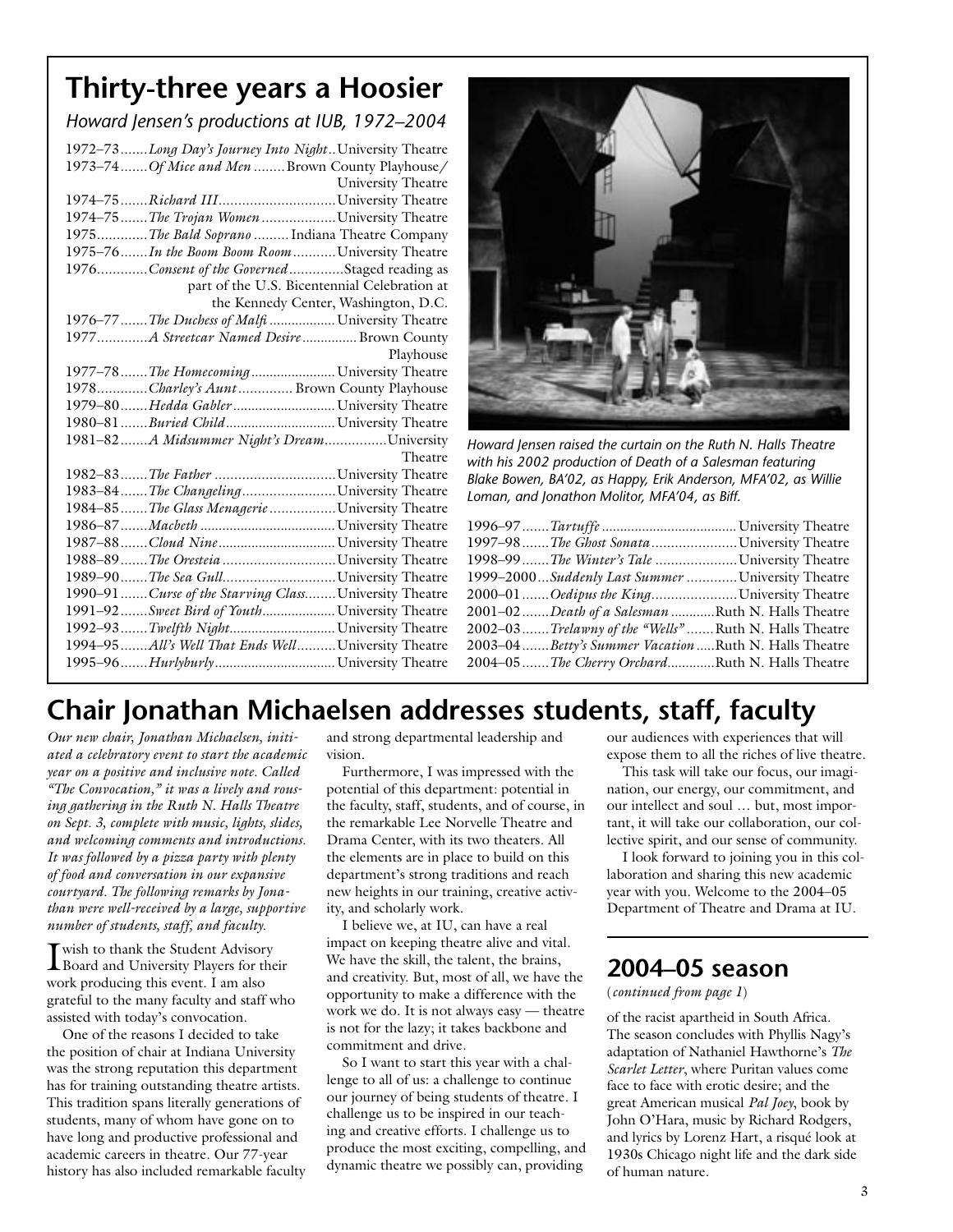# **Around the department**

# **A new life for an old friend: Wes Peters retires**

Associate Professor Wes Peters retired from Indiana University at the end of the fall 2003 semester. *Romeo and Juliet* was his 168th production and his final theatre scenic design. His first scenic design at IU was *Hedda Gabler*, which opened the 1979–80 University Theatre season. His ambitious set for *Much Ado About Nothing* opened the Wells-Metz Theatre in February 2002.

A native of Chicago, Peters headed the scenic design program at Indiana University Bloomington for 24 years, having previously taught at Northwestern and Western Illinois University. Before that, he taught art for six years in secondary schools. His designs for theatre, musicals, and operas have been seen throughout the Midwest and in New York City, Chicago, and Los Angeles.

Peters came to theatre with a background in fine arts and commercial art. That training has served the department

over the years with all things visual: posters, program covers, brochures, money-raising pamphlets, logo designs, and advertising graphics. He is a member of the United Sce-

nic Artists, Local 829, Design Director, which allows him to practice scenic design, lighting design, costume design, and scene painting in television, movies, and professional theatre.

Audiences have seen Peters's creative efforts outside the department at the Illinois Shakespeare Festival in *A Midsummer Night's Dream*, *Macbeth*, and *As You Like It*; at Indiana Repertory Theatre in *Red Badge of Courage*; and at Indianapolis Opera in *Don Pasquale*. He designed a massive

production for the Grand Palace Theatre in Branson, Mo., with his IU Department of Theatre and Drama colleague George Pinney.

Peters loves to travel. He has visited theatre and art museums throughout Europe but only recently discovered the rich heritage of Eastern Europe. Two years ago, during his sabbatical, he saw 90 eye-opening theatre, opera, and dance productions in Poland, the Czech Republic, Slovakia, Hungary, Croatia, and Solvenia. He says all theatre designers should have a similar experience early in their careers, and, more important, directors should too.

Since he retired, Peters has been finding expression in sculpture, easel painting, and other art traditions. Theatre, he says, has provided him with a "wildly wonderful, never routine, rollercoaster" career filled with delightful and richly artistic colleagues.

## **Leon I. Brauner returns to the Pacific Northwest**

*After serving the Department of Theatre and Drama from 1969, Leon I. Brauner retired from the faculty in 2002. He and Roberta now live in a lovely beach house in Ocean Shores, Wash., near family and friends on the West Coast. Upon his retirement, the university published a brief sketch by Professor Emeritus Frank Silberstein, and here we reprint excerpts from Silberstein's tribute to his friend and colleague, which originally appeared in the spring of 2002.*

FR and MFA from the University of<br>Texas in Austin, where he studied<br>with legandary costume designer I way and MFA from the University of with legendary costume designer Lucy Barton, among others. Before coming to Indiana University, Leon taught at the University of Northern Colorado, Utah State University, and the University of Santa Barbara. As a designer of theatre costumes, Leon has credits ranging from New York to Nashville and Indianapolis to Hollywood. Altogether, Leon has designed costumes for some 225 productions in academic and professional theatre.

Leon's instructional activities have not been limited to the Bloomington campus. He has been a guest lecturer at the Korean Association of Theatre Artists; the Bournemouth and Poole College of Art and Design in England; the Academy of Science,

Institute of Art, Warsaw; the Academy of Fine Arts in Zagreb, Croatia; the Katowice Scenography Museum in Poland; and the Academy of Fine Arts in Belgrade. These and numerous other activities have helped create a significant international profile for Indiana University in the area of theatrical costume design.

As if all of this had not been enough, for the past six years, Leon has been serving as the chair for the Department of The-

"Generations of theatre students yet unborn will be indebted to Leon's quiet, firm, persistent efforts as he brought our new building to successful completion."

—*Frank Silberstein*

atre and Drama! Not only did this involve the "usual," very considerable intricacies of running a theatre department with its demanding mix of academic concerns and theatre productions, but it also included the formidable task of supervising the con-

struction of the new Theatre and Drama Center. No one who has not been involved in such a process can possibly imagine the tangle of financial, bureaucratic, structural, mechanical, and aesthetic interests that manifest themselves in a project of this magnitude.

Through all of this, it seemed the department's most effective champion was Leon I. Brauner. I do not exaggerate when I say that Leon looked into literally hundreds of details related to the construction of the new building. Many problems were small and easily rectified. But many other matters were of major concern, ranging from having traps in the Wells-Metz Theatre to getting the proper type of floor in the scene shop. While it was perfectly evident that all of the people involved — architects, contractors, administrators, consultants, and so on — were trying to do their best for the project, time and again it was Leon who patiently guided the progress of the building. Generations of theatre students yet unborn will be indebted to Leon's quiet, firm, persistent efforts as he brought our new building to successful completion. We *all* — students, colleagues, the world of the theatre at large — have reason to be grateful to Leon I. Brauner, teacher designer, builder, administrator, friend.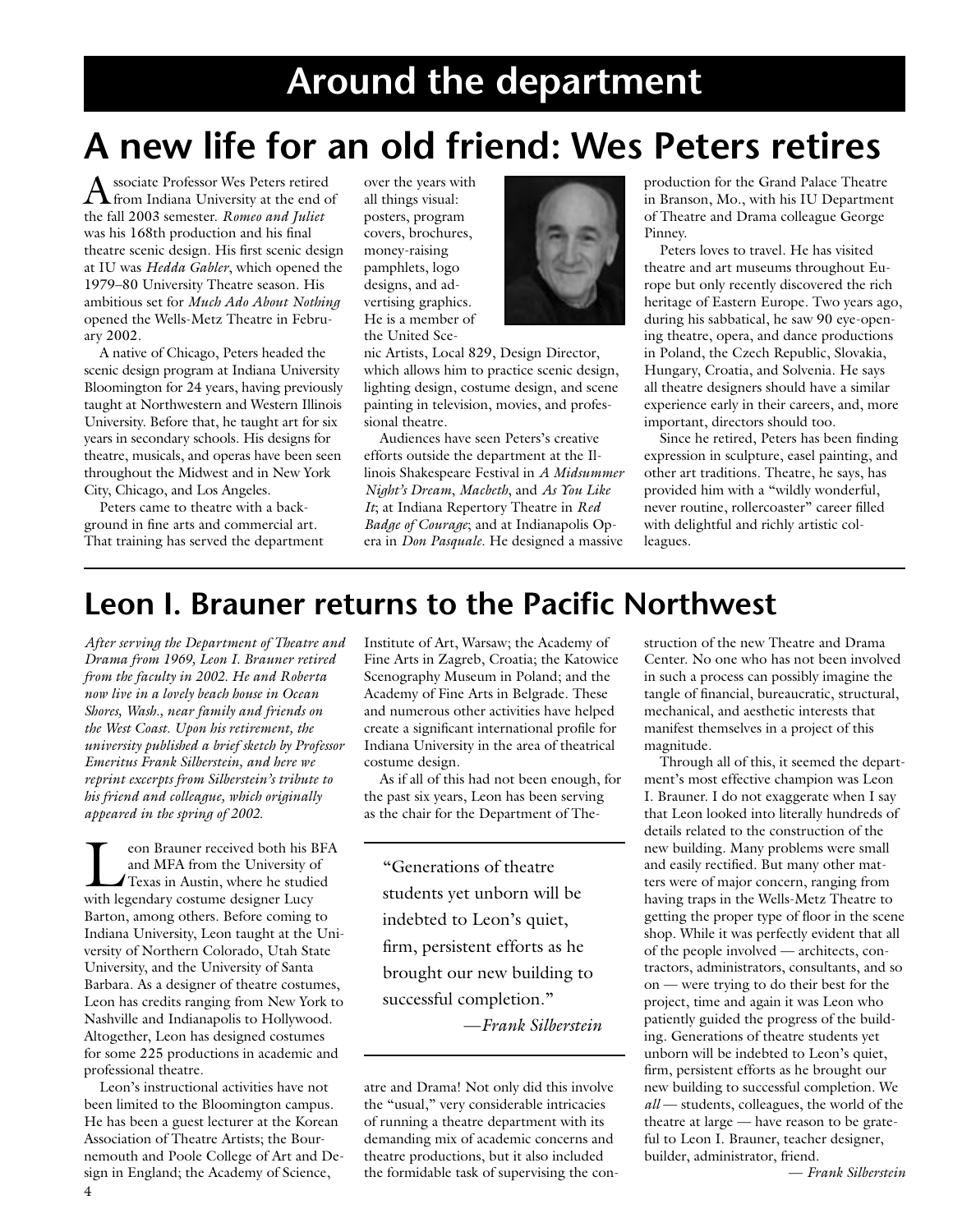## *Season a smash success, boasts two world premieres*

Suffused with wit, punctuated with Sintellect, imbued with social commentary, and featuring award-winning music, the 2003–04 season staged two outstanding world premieres and presented cherished classics alongside contemporary masterpieces. The first of these arresting new works was *The Alien from Cincinnati*, by playwright **Jonathan Yukich**, MFA'04*.* Yukich, recipient of the 2003 Kennedy Center Paula Vogel Award, crafts a humorous nightmare that questions our culture's insensitivity to the intricacy of miracles. *Alien* was lauded by George Walker of WFIU as having "a wonderfully wild, theatrical imagination that is full of surprises."

Later in the season, IU presented Professor Dennis J. Reardon's profound new piece *Last Days of the High Flier.* Declared a dramatic visit for younger theatergoers to a crucial period in America and a reminder for older ones,

Reardon's play examines the effect of the macrocosm on the microcosm in its focus on personal struggle and political intrigue. Set against the background of the Gary Powers U2 spy plane incident and the United States's secret war in Laos, the play asks us to reflect on the past as we move into the future. A revised version of *Last Days of the High Flier* will be published by Broadway Play Publishing in the next few months.

The department proudly produced two musicals during the 2003–04 season, beginning with *Jacques Brel Is Alive and Well and Living in Paris*. The show, a compendium of songs by the Belgian musician, was noted for its effective and poignant thoughts on love, life, war, and aging. The treasured *Sweet Charity*, music by Cy Coleman, lyrics by Dorothy Fields, and book by Neil Simon, appeared in the Ruth N. Halls Theatre. Playful and acrobatic choreography distinguished this production of the

sassy and sentimental story about the search for lasting love.

The remaining four productions of the season featured three notable recent plays and one of the most revered classics in English drama, William Shakespeare's *Romeo and Juliet*. Christopher Durang's zany and thought-provoking *Betty's Summer Vacation* opened the season, David Auburn's mathematical and Pulitzer Prize-winning opus *Proof* graced the Wells-Metz Theatre, and Moises Kaufman's wrenching *The Laramie Project* was staged by IU alumna **Lynne Perkins**, BA'83.

Boasting two world-premiere works, two musicals, and a range of productions spanning styles and centuries, the Indiana University Department of Theatre and Drama's 2003–04 season was celebratory, enlightening, provocative, and delightful.

## **Brown County Playhouse 2004 season in review**

For our 56th year in Nashville, we were thrilled to continue offering our audience greater comfort and convenience. Renovations in 2003 allowed us to install brand-new seats, ensuring a more pleasurable experience for our patrons. Additionally, we upgraded our box office to provide better service and remodeled the front of the building to shine onto Van Buren Street. Alongside these physical changes, the Brown County Playhouse retained its commitment to presenting quality comedies and dramas onstage.

The 2004 season opened with Robert Harling's charming southern tale, *Steel Magnolias*, set in a quaint, neighborhood beauty salon in Chinquapin, La. The salon acts as the perfect venue for six local women to gather for compelling conversation, ranging from small-town chatter to shared tragedy. George Walker at WFIU appreciated the play, observing, "There were plenty of tears, but they are more than balanced by the laughter and the hope that these six vital ladies show. The



*Second-year MFA acting student Scot Purkeypile, left, and Jonathon Molitor, MFA'04, appear in* Caught in the Net *at the Brown County Playhouse during the 2003–04 season.*

production itself simply never makes a misstep."

Larry Shue's comedy *The Foreigner* followed, with two Englishmen caught in the lie that one of them cannot speak English. **than Moliter**, MFA'04; S.C. Stratigos; Phil Kasper; **Carmen Rae Meyers**, MFA'04, and Emily Lowder Wootten. *H-T* reporter Sabra Snyder recommended, "Go to this play if you want to laugh."

Hilarity ensues, as the characters reveal truths around a person they think cannot understand a word they say. WFIU's George Walker called the play "a richly comic farce" with "many very funny moments," including a scene that "captivated the characters on stage and the audiences as well."

*Caught in the Net*, the sequel to *Run for Your Wife* by Ray Cooney, continued to build on a season of witty comedy. When a London taxi driver with two families in different suburbs learns that his daughter from one family and his son from the other have met over the Internet, pandemonium results. Simone Gubar of the *Herald-Times* called the play "a raucous, in-your-face farce."

*The Odd Couple* completed the season of comedy and farce. Neil Simon's light-hearted classic presents two recently divorced childhood friends thrown together as roommates. Actors Charles Goad and **Rob Johansen**, MFA'95, were supported by a strong ensemble that included David Cole; **Jona-**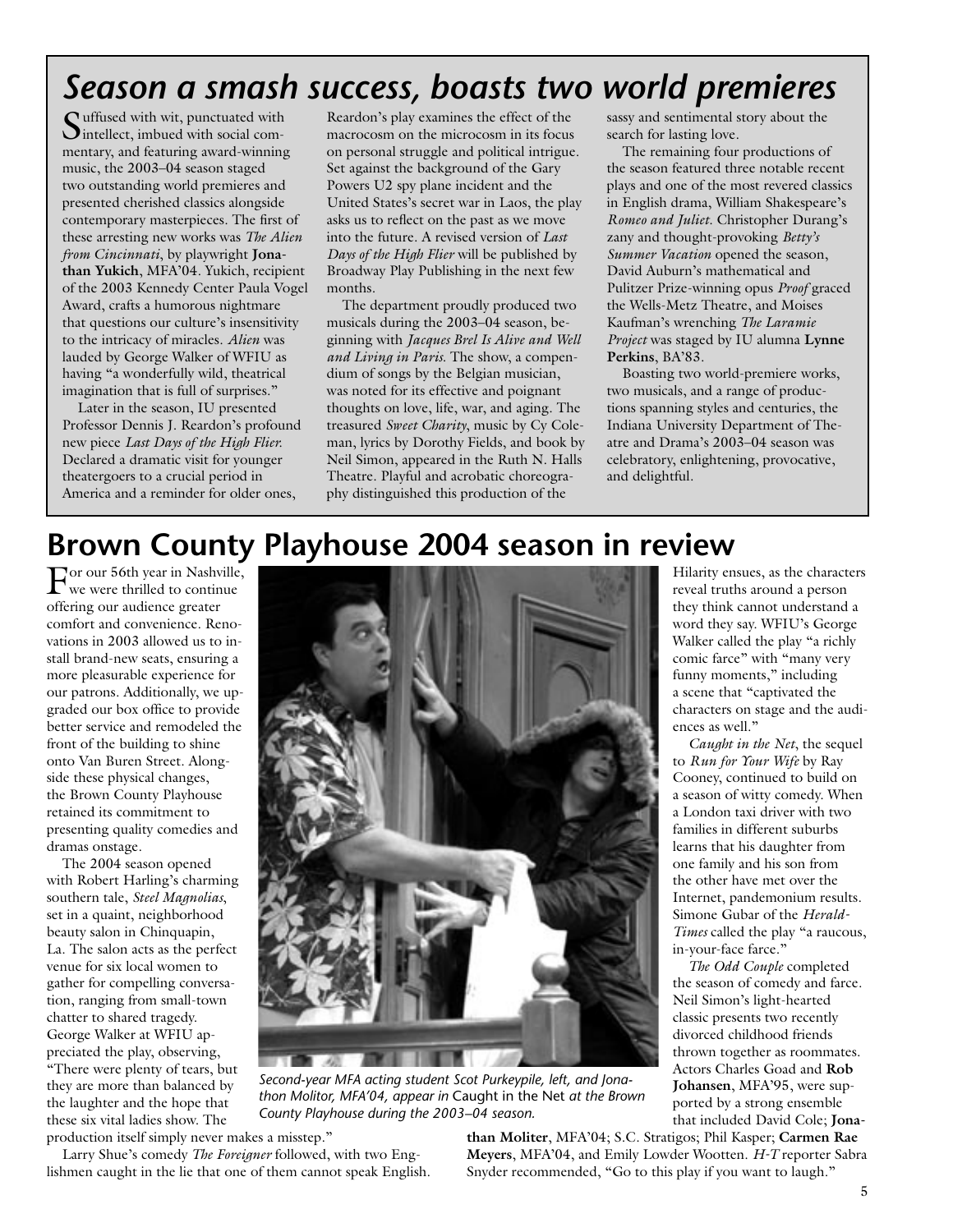## **Guest artists, scholars enrich the IU theatre experience**

From Broadway and Beijing to Los Angeles and many points between, a stellar cast of outstanding guest artists and scholars shared their talent and expertise with Department of Theatre and Drama students and faculty in 2003–04. Five alumni were among the group whose visits enriched the curricular and co-curricular experience. Most of the visits were made possible by the Lee and Deb Norvelle Visitors Fund, established by the Norvelles in 1977 to bring artists from the professional theatre to work with students both in and beyond the classroom.

#### **Scenic artist Edward Haynes was Norvelle Visitor for spring semester**

As Norvelle Visitor for spring '04, Edward Haynes taught courses in scenic design, served as interim head of scenic design, and designed the set for the world premiere production of Dennis J.Reardon's *Last Days of the High Flier.* Haynes has designed for productions all over the world, including *Going Up* for Broadway; *Grapes of Wrath*, *When We Dead Awaken*, and *Charlie Parker* for off-Broadway; *Cinderella* and *Eaters of Darkness* for the National Ballet; *Legenda* and *Pagota* for the Harkness Ballet in Spain; the National Shakespeare Company national tour; and for scores of operas and theaters in the United States and South Africa. Haynes has been a scenic artist for the Metropolitan Opera, the Bolshoi Opera U.S. Tour, and the Messmore and Damon Scenery Studio, and he has worked as art director for American feature

films and a South African television series. He has been a designer's assistant for Jo Mielziner, Ming Cho Lee, Ben Edwards, and others. Haynes has also taught and designed for Harvard University, the University of Texas, the University of North Carolina at Greenville, several universities in South Africa, and — on a previous visit — Indiana University.

#### **The Acting Company, John Lee Beatty, Ntozake Shange visit the department**

Students and members of the public participated in the project that the National Endowment for the Arts touts as "the largest Shakespeare tour in U.S. history" when the department collaborated with

the Buskirk-Chumley Theatre to sponsor an Arts Week performance of *Richard III* by The Acting Company, the 2003 Tony Honoree for Excellence in Theatre. Part of the NEA and Sallie Mae Fund's Shakespeare in America initiative to tour professional Shakespeare productions to 100 communities, the February production featured alumnus **Michael Gotch**, EX'95, in the role of Buckingham. The following day, two of the company actors led students and faculty in a workshop on physical and vocal characterization of masked characters and conducted a discussion on careers in professional theatre.

Tony, Obie, and Los Angeles Drama Critics' Award-winning scenic designer

the Office of Multicultural Affairs. Best known for her play *for colored girls who have considered suicide/when the rainbow is enuf*, Shange is the recipient of an Obie and the *Los Angeles Times* Book Prize for Poetry. She is an associate professor of women's studies at the University of Florida.

#### **Beastmaster-cum-Petruchio focuses on Shakespeare**

Before a weeklong Norvelle Artist's residency in November, most students probably knew **Marc Singer**, EX'68, best for his work in the title role of the television series *Beastmaster* or the hit sci-fi mini-series *V,*  but they quickly learned why he is so highly regarded as a Shakespearean actor. Prior to

his arrival, students attended a screening of the video of the American Conservatory Theatre production of *The Taming of the Shrew,* for which Singer earned the Los Angeles Critics' Best Actor Award for his performance as Petruchio. During his intensive visit, Singer taught two master classes in Shakespearean acting, critiqued Shakespearean scenes for two directing classes, worked individually with students on Shakespearean monologues, and attended several rehearsals of *Romeo and Juliet.* "From Proust to Pavlov … What a Professional Actor

*Marc Singer, EX'68, visited the Department of Theatre and Drama in 2003 to teach master classes in Shakespearean acting and to work with students.*

John Lee Beatty, who visited in April, presented and discussed many of his exciting designs, including the then-current Broadway productions of *20th Century* and *Wonderful Town*, as well as those for the Broadway productions of *Chicago, Proof, Crimes of the Heart*, and *Fifth of July,* among others. Beatty also visited design classes to review and critique portfolios of graduate and advanced scenic-design students and conducted an informal lunchtime question-answer session with MFA scenicdesign students.

Well-known playwright, poet, director, and performer Ntozake Shange conducted a session for students interested in playwriting, acting, and directing and also presented a poetry reading from her work during a March visit, which was co-sponsored by

Thinks" was the provocative title of the intriguing and inspiring talk that concluded his residency.

#### **Don B. Wilmeth is 2004 Ralph L. Collins Lecturer**

Distinguished American theatre historian Don B. Wilmeth visited the department in March as the 2004 Ralph L. Collins Memorial Lecturer. The author, editor, and co-editor, respectively, of the *Cambridge Guide to American Theatre*, *Cambridge History of American Theatre*, and *Cambridge Guide to Theatre*, Wilmeth is the former president of the American Society for Theatre Research, which has bestowed on him its Career Achievement Award. He is also the recipient of the prestigious Hewitt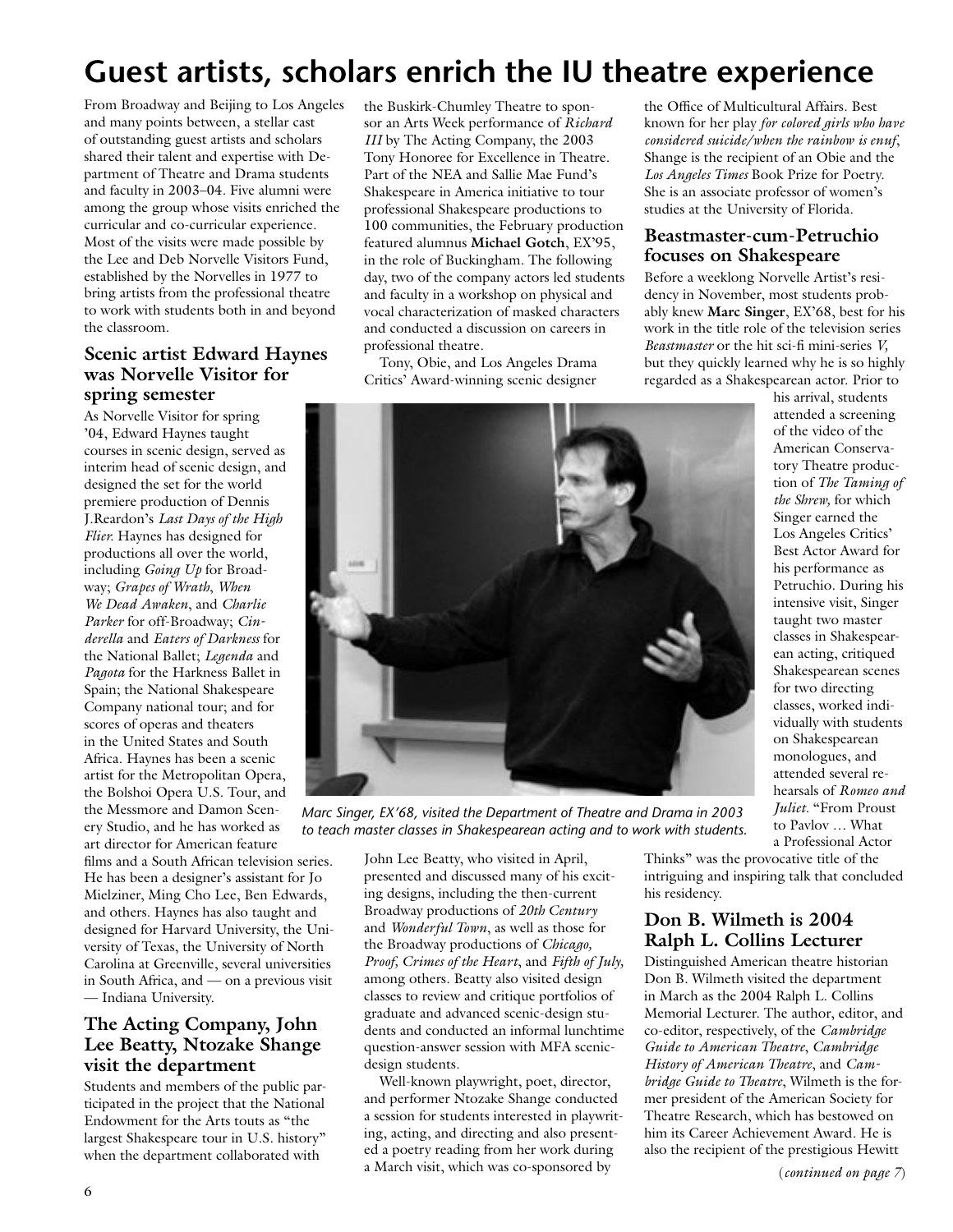### **Guest artists**

#### (*continued from page 6*)

Award, the Association for Theatre in Higher Education Distinguished Scholar Award, and a major teaching award from the American Theatre and Drama Society. The Asa Messer Professor Emeritus and immediate past chair of the Brown University Department of Speech, Theatre, and Drama, Wilmeth continues to act, direct, and write. His public lectures were "Prelude to a New Millennium: American Theatre, World War II to 2000" and "American Memory: The Variety Stage, 1870–1920." Dottie Collins, founder of the lecture series in memory and honor of her husband, former IU vice president and dean of the faculties Ralph L. Collins, was special guest for both lectures. During his visit, Wilmeth also lectured for several theatre history and literature classes.

#### **From Broadway and off-Broadway to Bloomington**

Patti Wilcox, named by the Society of Stage Directors and Choreographers as one of five "Up and Coming Broadway Choreographers," taught three strenuous days of master classes in dance for musical theatre, jazz dance, and stage combat in October. In addition to her Broadway work, Wilcox has choreographed productions in major cities around the world.

Esteemed Broadway and film milliner, draper, and tailor Hugh Hanson of New York's Carrelli Studio spent three busy days teaching costume students his millinery techniques and sharing with them a portfolio of designs he has built for the most prestigious costume designers on Broadway and in film.

Stage managers and actors benefited from the October visit of Rich Costabile, chair of the Stage Managers Association and stage manager for Hal Holbrook's *Mark Twain Tonight*. During his four-day residency, Costabile taught a master class for stage managers, conducted individual workshops with them, and led a session for actors on finding theatre work in New York. Freelance director and writer Andrew Frank spoke to directors, playwrights, and actors in April. He has directed at many off-Broadway and off-off-Broadway theaters and New York City Opera, in Tel Aviv, and at major regional theaters and opera companies. His writing credits include the critically acclaimed dance/theatre piece "Isadora … No Apologies." Frank teaches directing in NYU's Dramatic Writing Program and is a founder

and the artistic director of Manhattan Theatre Source.

#### **From Beijing and LA to Bloomington**

**"**The Performing Art of Beijing Opera" was the intriguing topic of the February lecture-demonstration for the Introduction to Theatre class by Xiaolin Li, former actor with the Beijing opera who is now associate professor of Western literature and comparative literature at Zhejiang University, China.

A return visit by dynamic writer, composer, and musical theatre performer Steve Schalchlin highlighted several days in January when the department and Brown County Playhouse co-sponsored, with IU Health Center Health and Wellness, an encore public performance of Schalchlin's one-man show *Living in the Bonus Round*, which features excerpts from *The Last Session*, his inspiring and upbeat musical on living with AIDS. The play, which ran for 300 performances in New York, won the Los Angeles Drama Critics' Award for Best Musical and the national GLAAD Award in 1999. In presentations to the Musical Theatre Workshop and Introduction to Theatre classes, the versatile Schalchlin played the piano, sang, and shared his personal and professional experiences in writing, developing, and producing *The Last Session.*

Bloomington's own Martha Jacobs was guest director for *Proof*. A departmental visiting lecturer in acting and directing, Jacobs is an Equity actor who has appeared in roles at the Café La MaMa and many other NYC theaters, at the Edinburgh Festival, Asolo Summer Theatre Festival, Rochester Shakespeare Theatre, Gloucester Stage Company, Indiana Repertory Theatre, Phoenix Theatre, and Brown County Playhouse, among others. She has directed for the Phoenix and Edyvean Repertory theaters in Indianapolis and for Oasis Productions in Bloomington.

#### **Departmental alumni return**

Alumna **Lynne Perkins**, BA'83, was guest director for *The Laramie Project*. Perkins has directed for the Indiana Repertory Theatre, Phoenix Theatre, Beef *&* Boards Theatre, Human Race Theatre, and Indianapolis Children's Museum Lilly Theatre, as well as for Butler University, Earlham College, and the University of Indianapolis. She also directed the Brown County Playhouse productions of *Caught in the Net*, *The Good Doctor*, and *Love Letters.* An Equity actor, Perkins has appeared in Indiana Repertory Theatre productions including *Ah, Wilderness!, Othello*, *Macbeth*, and *Romeo and Juliet.* She teaches classes for Indiana Repertory Theatre, Butler University, and the University of Indianapolis.

Playwright and television screenwriter **Richard J. Allen**, MFA'84, discussed his writing career with the Introduction to Theatre class in November. Allen is assistant professor of playwriting at Texas Christian University. To end the academic year on a comic note, alumnus **Kevin M. Burke**, EX'90, conducted a hands-on comedy acting workshop focusing on comic timing, physical comedy (complete with a cream pie-in-the-face!), and improvisation. Burke is the star of the national tour of the one-man show *Defending the Caveman*, which played for two performances at the IU Auditorium in April. A headliner with the National Touring Comedy Club, Burke has been a clown with Ringling Brothers Circus.

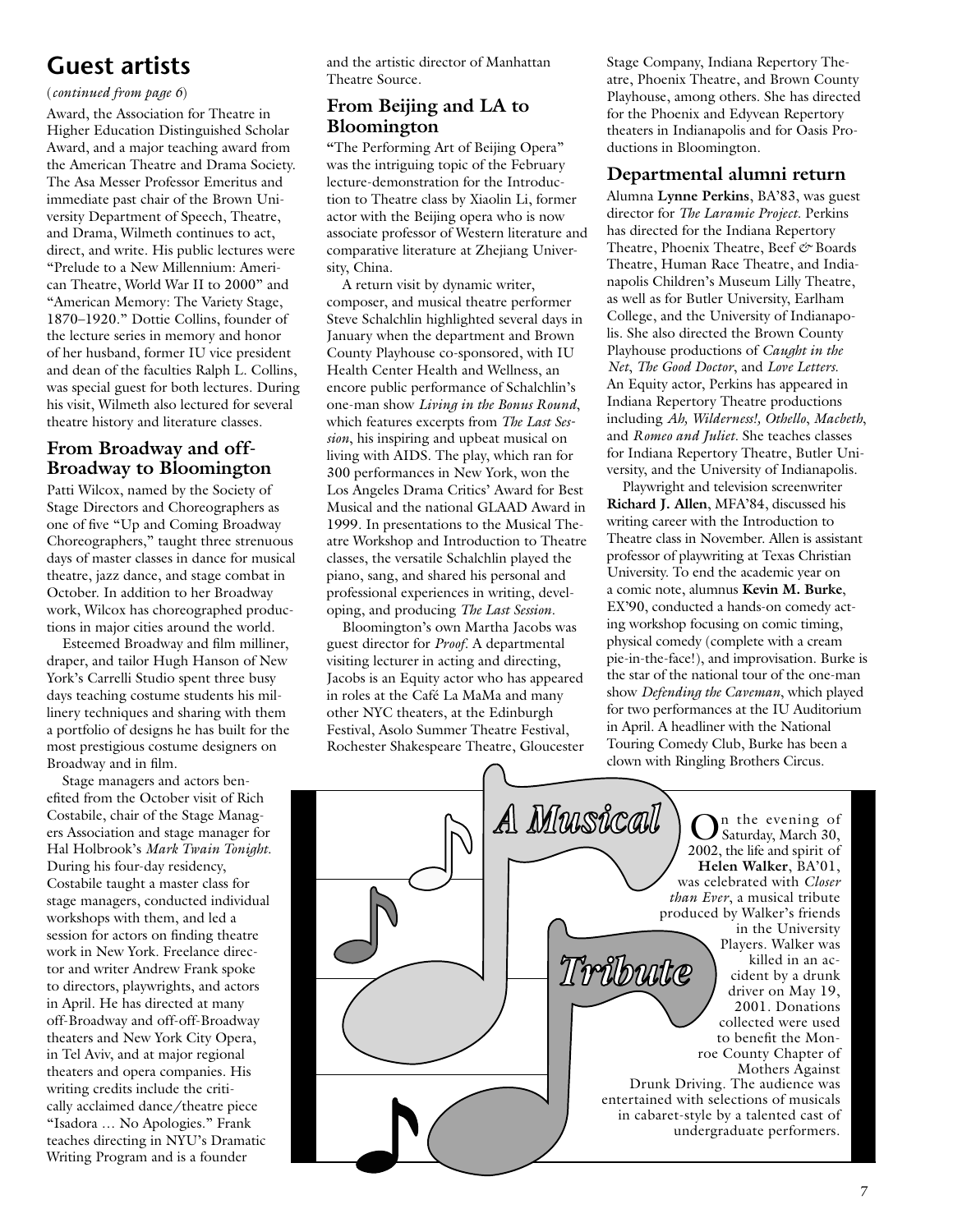## **Departmental awards presented in 2004**

Applause (and more than a few "hoots and hollers") was the order of the day at the 2004 Annual Theatre and Drama Banquet, when the department honored many of its outstanding students with scholarships and awards generously provided by you, our alumni and patrons. Interim chair Ronald Wainscott presided over the gala event held April 30 at the Bloomington Convention Center.

Junior **Tenaya Irene Hurst** received the Nota Scholl McGreevey Scholarship presented to "a returning undergraduate who has demonstrated exceptional talent and dedication to the theatre." The tuition scholarship is donated by Distinguished Alumnus

**John McGreevey**, BA'37, DHL'86, Peabody and Emmy award-winning screenwriter, in honor of his wife **Nota Scholl McGreevey**, BA'37 (English), who acted in numerous IU productions and served as Professor Norvelle's secretary. For the second year, **Michael Barbero Paolini** earned the Jack Featheringill Scholarship awarded to an outstanding junior or senior in recognition of academic and production excellence. The award is donated annually by alumnus **Jack Featheringill**, BS'53 (business), MA'70, who worked 15 years as a professional dancer and casting director in New York before launching a 30-year teaching career in the Department of Theatre at Portland State University.

#### **Awards celebrate legacy of distinguished faculty**

Eight awards celebrated the legacy of some of the Department of Theatre and Drama's most eminent professors. Graduating MFA lighting student **Laura Dowling** received the Gary W. Gaiser Award, which recognizes a student who "has been unusually innovative and self-motivated as an artist, technician, and/or scholar." The award honors the memory of Gary W. Gaiser, who personified those qualities during the 36 years that he designed, directed, and taught in the department. The first David S. Hawes Scholarship was presented to junior **Eric Holmes** in memory of David S. Hawes, who taught, wrote, and directed children's theatre and oral interpretation in the department for 25 years. For her outstanding work in theatre history, literature, and theory, PhD student **Eileen Curley**



Thirteen Department of Theatre and Drama students acted, sang, and danced their way to \$5,650 in acting and musical theatre awards in competitions sponsored by the National Society of Arts and Letters in 2004. The awards were presented April 18 at the Bloomington NSAL Chapter Showcase, which featured performances by the top winners in drama, musical theatre, vocal and instrumental music, ballet, and literature, and an exhibit of the winning visual artists' work.

**Vanessa Brenchley,** first-year MFA actor, captured the first-place Chapter Career Award in Drama with her performance as Doll Tearsheet in an excerpt from *Henry IV, Part II*, and as Valerie in a monologue from *The Weir.*

Second-year MFA actor **Sam Wootten** performed monologues by Launcelot Gobbo from Shakespeare's *Merchant of Venice* and Ben in Neil Labute's *The Mercy Seat* to earn the second-place Lora Shiner Memorial Award, donated by Reva Shiner. Junior **Michael Mauloff** garnered the third-place Lenyth Brockett, Carol Moody, and Fran Snygg Memorial Award, donated by Marion Bankert Michael and R. Keith Michael; and undergraduate **Josh Gaboian** was selected as winner of the fourth-place Hrisomalos Merit Award, donated by Becky and Frank Hrisomalos.

Other drama winners were undergraduates **Alison Wonderland Bacich**, who won the Lazerwitz Merit Award, donated by Katherine and James Lazerwitz; **Alia Maria Tawil** who won the Ralph L. Collins Memorial Award sponsored  $\lesssim$ by Dottie Collins and an anonymous donor; and **Tenaya Irene Hurst**, who won the Ilknur Ralston Merit Award, contributed by Ilknur Ralston.

Marilyn Norris, Department of Theatre and Drama administrative director, planned and chaired the acting received the Hubert C. Hefner Award, given in memory of the distinguished teacher and historian who taught in the department from 1955 to 1971.

Junior **Jessica Kreuger** received the William E. Kinzer Memorial Award, dedicated to the memory of Professor Kinzer, who taught and directed in the department, at Brown County Playhouse, and on the Showboat Majestic for 32 years. The Marion Bankert Michael Career Award, donated by Professor Emerita Marion Michael and Professor Emeritus R. Keith Michael and honoring a graduating MFA actor who demonstrates strong potential for success in the acting profession, was awarded to **Carmen Rae Meyers**. Graduating MFA director **Noah Tuleja** earned the Richard L. Scammon Award, founded by Vera Scammon Broughton and given in memory and honor of "the high artistic standards and sense of dedication that marked the career of Rich-

> ard L. Scammon during his 33 years at Indiana." Graduating MFA actor **Jonathan Molitor** and freshman **Cody Girten** received Faculty Memorial Awards.

#### **Scholarships honor alumni and friends**

Theresa and Michael Walker traveled from Texas to be present for the awarding of their scholarship given in memory of their daughter, **Helen Sarah Walker**, to junior **Taylor James**, who demonstrates the expertise and passion for stage managing which characterized Helen's undergraduate career. The Jason Stradtman Award, donated by Charlotte and Martin Stradtman in memory of their son, an aspiring playwright, was won by graduating MFA playwright **Jonathan Yukich**. Senior **Yuri Cataldo** garnered the Rosemary R. Schwaratzel Scholarship, donated by **Rosemary R. Schwartzel**, BA'39 (English), and senior **Zachary Frank** earned the Jay Mark Award, donated by Alvin Goldstein in memory of his friend. (*continued on page 11*) (*continued on page 11*)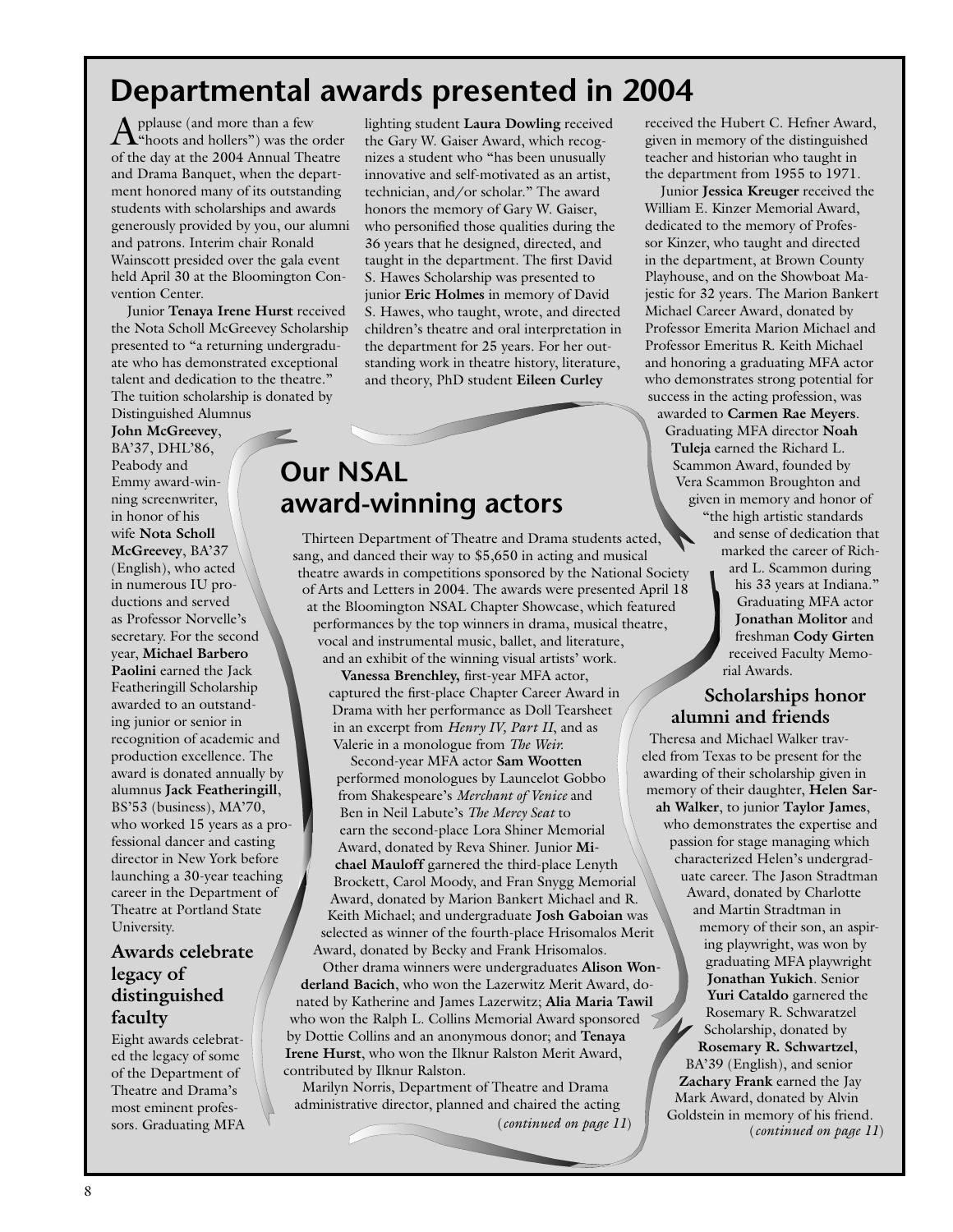## **The Theatre Circle supports department**

For 25 years, the Theatre Circle has helped to provide the IU Department of Theatre and

ment in the top echelon of the nation's theatre programs.

 $\mathbf M$ any alumni will fondly remember long and grueling days of technical rehearsals that were made bearable by delicious refreshments provided by the Theatre Circle. Others will recall the gala red banners that the Theatre Circle purchased for the University Theatre building or the informative play programs underwritten by the Theatre Circle.

 For 25 years, the Theatre Circle has helped to provide the IU Department of Theatre and Drama and its faculty and students with that margin of excellence that has kept the department in the top echelon of the nation's theatre programs. In 2003–04, the department's support group provided \$57,300 — its largest budget ever — to support the department's mission and program.

Student needs are at the heart of all Theatre Circle projects, and last year the single largest budget item was more than \$16,000 for the direct support of students through five types of scholarships:

•Theatre Circle Outstanding Undergraduate Theatre Major Award;

•Tuition scholarships for Brown County Playhouse student cast and staff who are required to enroll in a minimum of one credit hour of Creative Work in Summer Theatre;

•Professional conference scholarships to defray travel expenses for graduate students who have been invited to present papers, exhibit designs, or serve on programs at international, national, or regional professional conferences;

•Two partial-tuition scholarships for high school students who attended the department's 2004 Midsummer Theatre Institute; and

•Partial-tuition scholarships to enable six outstanding graduate students to take the 2004 Summer IU Intensive Costume and Character course in London.

Second only to scholarships in the amount of funding was the group's \$11,000, which went to support the department's efforts to recruit the nation's best students. The Theatre Circle provided funds to pay for the department's cost of sending seven faculty members to the

University/Resident Theatre Association's combined auditions in New York and Chicago to recruit MFA students in the areas of acting, directing, playwriting, scenic design, costume design, and technology. The Theatre Circle also underwrote the department's national print media campaign to recruit graduate and undergraduate students.

As it has each year since its founding, the patron group again provided a substantial portion of the funding (\$5,000 last year) for the printing of the informative, entertaining programs for the season's eight productions, including large-print and Braille programs. The Theatre Circle also sponsored audio-description for the visually impaired for one performance of

each production in the Ruth N. Halls Theatre, the Wells-Metz Theatre, and the Brown County Playhouse.

> The Theatre Circle contributed \$5,300 to purchase the new banners for the Lee Norvelle Theatre and Drama Center, \$1,330 to assist in funding the department's statewide radio advertising campaign,

and \$1,500 to sponsor an MFA graduate actor internship at the Indiana Repertory Theatre.

Some of the most popular projects among students were events co-sponsored by the Theatre Circle, including the

September pizza party to welcome undergraduates, the picnic to welcome graduate students, and the Graduation Day brunch, honoring the department's graduates and their parents. The Theatre Circle also provided refreshments for each production's daylong technical rehearsal.

The Theatre Circle and the Department of Theatre and Drama again co-sponsored three important educational programs: the pre-show lecture series the Dinners with Director and Designers, and the publication of *Theatre Circle Insights,*  the newsletter mailed to  $\mathbf{h}$  embed prior to each production*,* along with an advance copy of the production program.

In partnership with the Department of Continuing Studies, the Theatre Circle sponsored chartered excursions to productions at the Indiana Repertory Theatre and Actors Theatre of Louisville. Last spring, the Theatre Circle hosted a gala reception for playwright Dennis J. Reardon following the opening night performance of the world premiere of his *Last Days of the High Fliers*. Later in the semester, they sponsored the department's first-ever Season Announcement Event, which featured staged readings by Marion Bankert Michael and R. Keith Michael, as well as the announcement of the 2004–05 season.

Officers for 2003–04 were Joan Olcott, president; Ann Burke, vice president; Victor Harnack, secretary; and Janet C. Stavropoulos, treasurer. Officers for 2004–05, announced at the 25th annual meeting and dinner, are Ann Burke, president; Janet C. Stavropoulos, vice president; Audrey Marker, secretary; and Bill Kroll, treasurer.

The Department of Theatre and Drama appreciates the projects that its invaluable patron group has provided to students and our program. We salute the Theatre Circle on the celebration of a quarter-century of unparalleled service and support.

*A view of the Lee Norvelle Theatre and Drama Center from Jordan Avenue. Now, everyone knows where we are.*



Drama and its faculty and students with that margin of excellence that has kept the depart-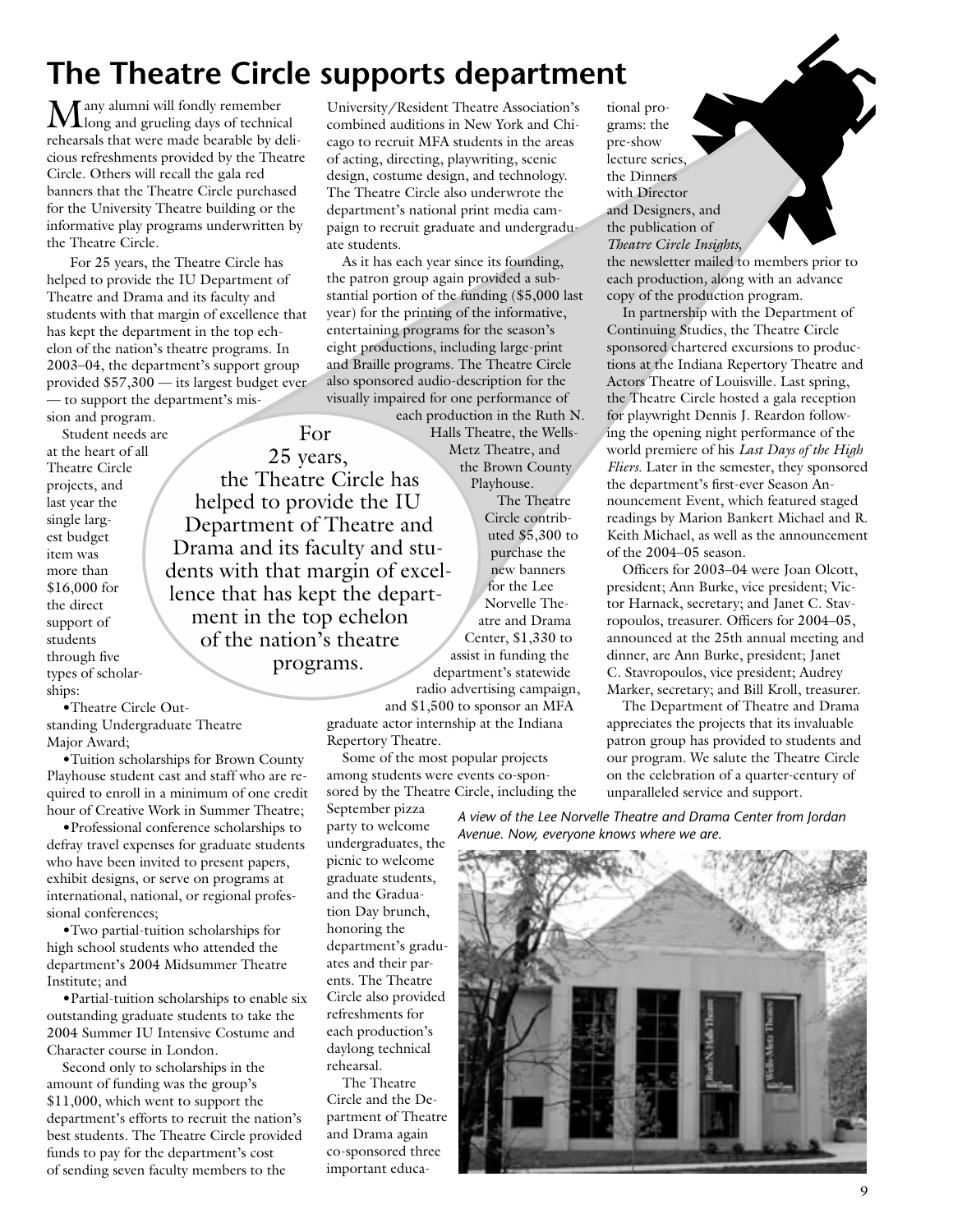## **Faculty news**

The faculty of the Indiana University Department of Theatre and Drama are often hard at work teaching students and working on productions during the academic year. However, they also maintain active academic lives during the summer months. Highlights are listed below:

**Bob Bovard** worked for the Colorado Shakespeare Festival on productions of *Comedy of Errors*, *Romeo and Juliet*, and *Anthony and Cleopatra*, the latter directed by alumnus and Collins Lecturer Robert Benedetti, '66 (postgraduate work). Bovard served as production director, which is an expanded version of a production manager with more influence on the technical side.

 $\circ$ 

 $\infty$ 

 $\circ$ 

**Bruce Burgun** received a summer teaching-writing grant from IU's Campus Writing Program to develop a journal-writing component for his acting classes. He was made a member of the IU Faculty Learning Community, where he implemented a confidential Referral Service for IU faculty and staff suffering from alcohol or substance abuse. Outside of IU, Burgun attended the American Theatre Critics Convention in San Francisco, where he was selected to participate in the Theatre Critics Mentoring Program. In a large project, he adapted Dashiell Hammett's *The Maltese Falcon* for the stage; that and his previous adaptations earned him membership in the Dramatist Guild of America*.*

Burgun had many committee responsibilities over the summer: He served on the Regional Theatre Tony Committee; he served on the committee determining the inductees to the Theatre Hall of Fame; and he was named to the Planning Committee for the ACTA convention of 2006 to be held at the Stratford and Shaw Festivals of Canada. He voted on the American Theatre Critics/Steinberg Citation for Outstanding Playwriting and attended private workshops led by the following theatre artists: Olympia Dukakis and Carey Perloff of the American Conservatory Theatre; Timothy Near, artistic director of the San Jose Playhouse; Chris Smith, artistic director of the Magic Theatre; Tony Taccone, artistic director of the Berkeley Repertory Theatre; and Jonathan Moscone, artistic director of the California Shakespeare Co. Burgun also worked as an arts reporter for the *Bloomington Herald-Times*.

10 **Howard Jensen** spent the summer preparing for his production of *The Cherry* 

*Orchard*, participating in preliminary meetings with designers. He also prepared a production script of Christopher Marlowe's *Doctor Faustus*, which he will direct at the 2005 Utah Shakespearean Festival.

**Dale McFadden** was the producer for the Brown County Playhouse's 2004 season, where he also directed *Steel Magnolias*.

**Murray McGibbon** directed *The Foreigner* at the Brown County Playhouse. Afterwards, he traveled to Durban, South Africa, where he is spending his sabbatical. He has been an external examiner at the Durban Institute of Technology as well as the University of KwaZuluNatal. He has evaluated productions of *Les Liaisons Dangereuse*,

**George Pinney** remounted his show *Blast!* for 36 cast members as part of the new *Blast!* tour in Japan, where the production is currently playing to sold-out audiences and standing ovations.

> *Hello and Goodbye*, and *Gaynor Rising*. He is critiquing productions at the annual Hilton College Festival in September and working hard to complete his book about new postapartheid South African drama.

**George Pinney** remounted his show *Blast!* for 36 cast members as part of the new *Blast!* tour in Japan, where the production is currently playing to sold-out audiences and standing ovations.

**Linda Pisano** taught a course on 18thand 19th-century costume in London to IU students in a study abroad program in London. Pisano also submitted her designs for the IU production of *Sweeney Todd* and IRT's *Romeo and Juliet* to the World Stage Design Exhibition for digital publication and for an exhibition in Toronto in 2005. She taught T230 second session, designed costumes for *Caught in the Net* at the Brown County Playhouse, began designs on *Uncle Vanya* for the Contemporary American Theatre Company (Columbus, Ohio), and served as a full-time mom to

her children, Massimo and Liam.

**Dennis J. Reardon** spent the first half of the summer completing a rewrite of *Last Days of the High Flier*, which received its world premiere in February in the Ruth N. Halls Theatre under Dale McFadden's direction. The revised version will be published by Broadway Play Publishing within the next few months.

**Rakesh Solomon** published "From Orientalist to Postcolonial Representations: A Critique of Indian Theatre Historiography from 1827 to the Present" in the current issue of *Theatre Research International*,

> the journal of the International Federation for Theatre Research. Solomon also presented a paper, "Stylized Drama and the Actors Studio: Edward Albee, Alan Schneider, and Lee Strasberg," at the Second International Conference on American Theatre and Drama in Malaga, Spain. He read a paper, "From Orientalist to Postcolonialist Constructions of Indian Theatre: A Historiographic Critique," at a plenary session of the annual conference of the American Society for Theatre Research in Durham, N.C., and presented, "'The Popular Theatre Has No History:' Orientalist Historiography Encounters Indian Theatre," for the India Studies Faculty Seminar at IU Bloomington. In recent months, Solomon has served as a consultant on British-Asian The-

atre for the Arts and Humanities Research Board, United Kingdom; as an evaluator for *Theatre Research International*; and as the chair of the Nominating Committee of the American Society for Theatre Research.

**Ron Wainscott** collaborated with Kathy Fletcher on an anthology of plays for Allyn and Bacon, which is due to be published in 2005. The anthology will be a companion text to their recently published text, *Theatre: Collaborative Acts*. Wainscott also revised and updated two articles for the new *Microsoft Encarta Encyclopedia*: "American Literature: Drama" and "American Musical Theatre," which is due to be published next year. He wrote a book chapter, "When Actors Were Still Players," that is due to be published in *Art, Glitter, and Glitz: Mainstream Playwrights and Popular Theatre in 1920s America*. He also presented a paper, "MFA Programs Co-Existing with PhD Programs," at the conference of the National Association for Schools of Theatre at Chicago in March 2004.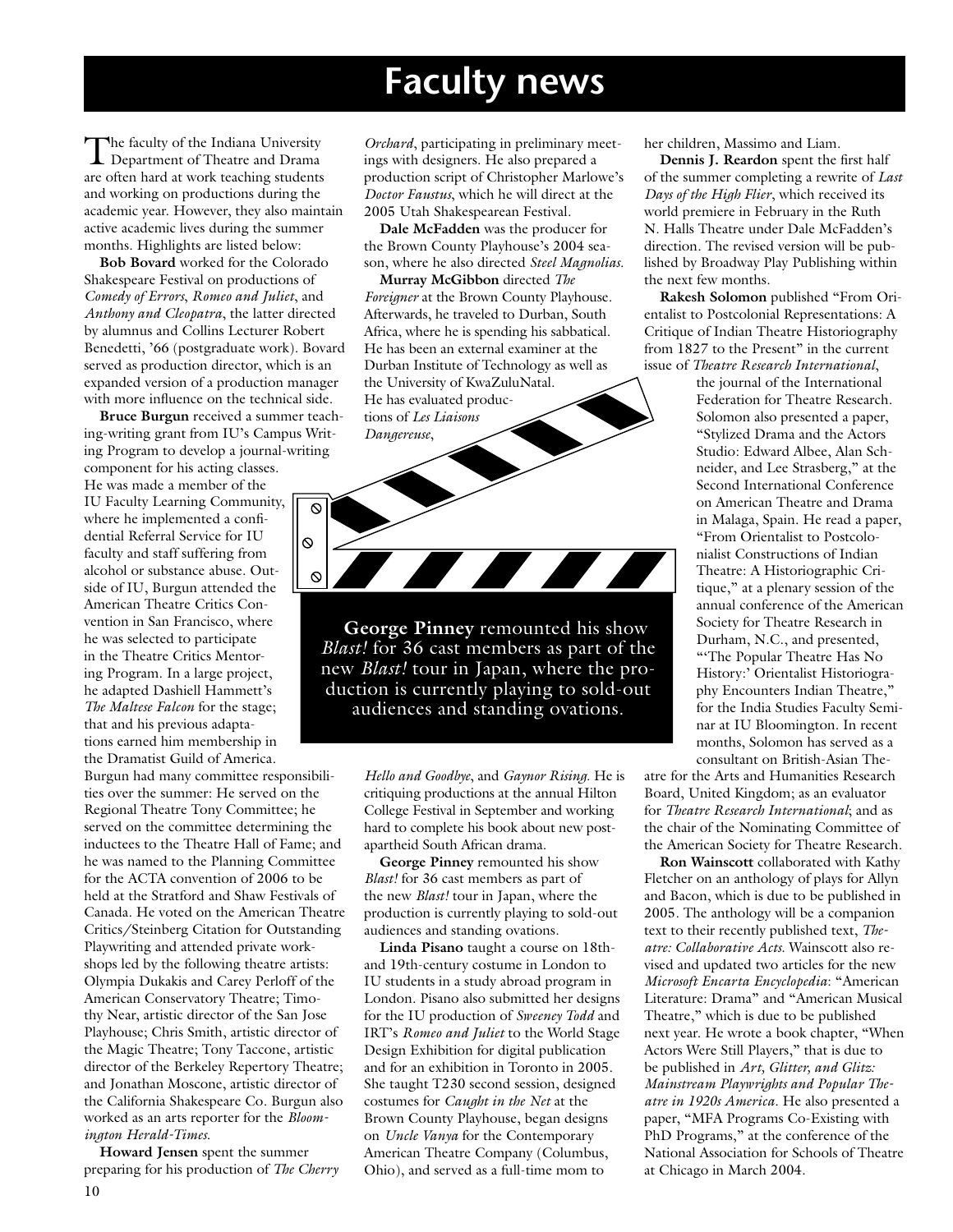### **NSAL awards**

(*continued from page 8*)

competition held Feb. 8 in the Wells-Metz Theatre. Judges were R. Keith Michael, retired chair and professor emeritus of the IU Department of Theatre and Drama; Victor Harnack, retired chair and professor emeritus of the University of Illinois–Chicago Performing Arts Department; and Mary Carol Johnson Reardon, AEA, SAG, and AFTRA actor of stage, film, and television.

Senior **Colin Donnell** won the firstplace Mrs. Granville Wells Award in the Musical Theatre Competition with his acting, singing, and dancing as multiple characters from *She Loves Me*, *Hello Dolly*, and *Doonesbury*. He represented the chapter at NSAL's first National Competition in Musical Theatre, which was held in Champaign, Ill., in May. Professor and head of acting **George Pinney** chaired the local and national competitions.

With performances from *The Most Happy Fella* and *The Last Five Years,* senior **Abigail Mueller** was named winner of the second-place Gayle and William Cook Award, given by the Cooks in honor of **George Pinney**, and first-year MFA actor and firstplace drama winner **Vanessa Brenchley** was a double winner, taking the third-place Scott Burgess Jones Tribute Award, given by an anonymous donor.

Senior **Zachary Frank** was selected winner of the Albright and Caldwell Merit Award, donated by Ruth and David Albright and Helen Caldwell. Other winners — all undergraduates — were **Maria Campos**, who won the Marjorie K. Borkenstein Memorial Award and Jacobs Merit Award, donated by the Borkenstein Endowment



*College of Arts and Sciences Development Officer David Ellies, from left, State Rep. Matt Pierce, and Dean of the College of Arts and Sciences Kumble R. Subbaswamy chat during a reception*  following the 2004 celebration of the naming of the Lee Norvelle Theatre and Drama Center. *The highlight of the celebration was the sharing of memories of "Prof" by alumni Dorothy Webb, PhD'70; Jack Featheringill, MA'70; Nota Scholl McGreevey, BA'37 (read by Marion Bankhert Michael); John McGreevey, BA'37, DHL'86 (presented by R. Keith Michael); interim Chair Ronald Wainscott, PhD'84; and by Professor Emeritus and former Chair R. Keith Michael and Director of Theatre Dale McFadden.*

and Martha Jacobs; **Alexander Meisner**, who won the Bachman Merit Award, contributed by Peggy Bachman; and **Galia Arad**, who won the Call Merit Award, donated by Anne Call.

Judges for the local musical theatre competition held in the Wells-Metz Theatre in January were **Jim Moore**, Tony-nominated and Emmy-winning choreographer of *BLAST!*; **Ty Johnson**, executive producer of the Indianapolis Symphony Orchestra Pops Series; and **John Pickett**, executive producer of the Indianapolis Opera. Assistant Professor of Theatre **Murray** 

## **Awards**

(*continued from page 8*)

Senior **Rachel Simpson** received the Ruth N. Halls Scholarship, funded by an endowment from Ruth N. Halls, BA'19 (Latin), whose estate provided the major gift for the Ruth N. Halls Theatre. Recipients of Theatre Merit Awards were senior **Christina Pumariega**, junior **Garlia Jones**, and freshman **Nicholas Arapoglou**.

#### **Previous awards announced**

Wainscott recognized students who had received major awards earlier in the year: senior **Eric Jacob Price** as Theatre Circle Outstanding Undergraduate and junior **Colin Donnell** as recipient of the first Charles Aidman (Spoon River) Scholarship presented by Betty Aidman in memory of her husband, alumnus Charles "Chuck" Aidman, BA'48, who enjoyed a long and distinguished career on the stage and in

film and television. Wainscott recognized National Society of Arts and Letters Musical Theatre and Drama award winners (see article p.8) and congratulated the department's Phi Beta Kappa initiates: **Sara Bancroft**, **Sara Dobbs**, **Tenaya Hurst**, **Kacie Leblong**, **Lauren McCarthy**, and **Sara Rebrovic**.

The host himself was surprised to be the recipient of the first (and last) Ronald Wainscott Interim Chair Award, presented on behalf of faculty, staff, and students by director of theatre Dale McFadden in grateful appreciation of Wainscott's two years of dedicated service as interim chair of the Department of Theatre and Drama.

Following the announcement of the newly elected 2004–05 Student Advisory Board and University Players officers, the Student Advisory Board entertained the group with skits lampooning and celebrating the 2003–04 production and academic season.

**McGibbon** emceed, and theatre majors **Jillian Marler** and **Nathan Shewell** stagemanaged the April 18 showcase presented at the John Waldron Art Center in Bloomington. Visiting Lecturer **Mary Carol Reardon** was assistant chair of the event, which was directed by **David Albright**, Theatre Circle board member and NSAL vice president.

This newsletter is published by the Indiana University Alumni Association, in cooperation with the Department of Theatre *&* Drama and the College of Arts and Sciences Alumni Association, to encourage alumni interest in and support for Indiana University. For activities and membership information, call (800) 824-3044 or send e-mail to iualumni@indiana.edu.

#### **Department of Theatre** *&* **Drama**

| Department of Theatre C Drama                                                                          |  |  |  |  |
|--------------------------------------------------------------------------------------------------------|--|--|--|--|
| ChairJonathan Michaelsen<br>Editor  John Edward Kinzer                                                 |  |  |  |  |
| College of Arts $\mathcal O$ Sciences                                                                  |  |  |  |  |
| Dean  Kumble R. Subbaswamy<br><b>Executive Director of Development</b><br>& Alumni ProgramsTom Herbert |  |  |  |  |
| <b>IU Alumni Association</b>                                                                           |  |  |  |  |
|                                                                                                        |  |  |  |  |
| Director of Alumni                                                                                     |  |  |  |  |
| Programs  Nicki Bland                                                                                  |  |  |  |  |
| <b>Editor for Constituent</b>                                                                          |  |  |  |  |
|                                                                                                        |  |  |  |  |
| Editorial AssistantDiana Tychsen                                                                       |  |  |  |  |
| <b>COLLEGE</b>                                                                                         |  |  |  |  |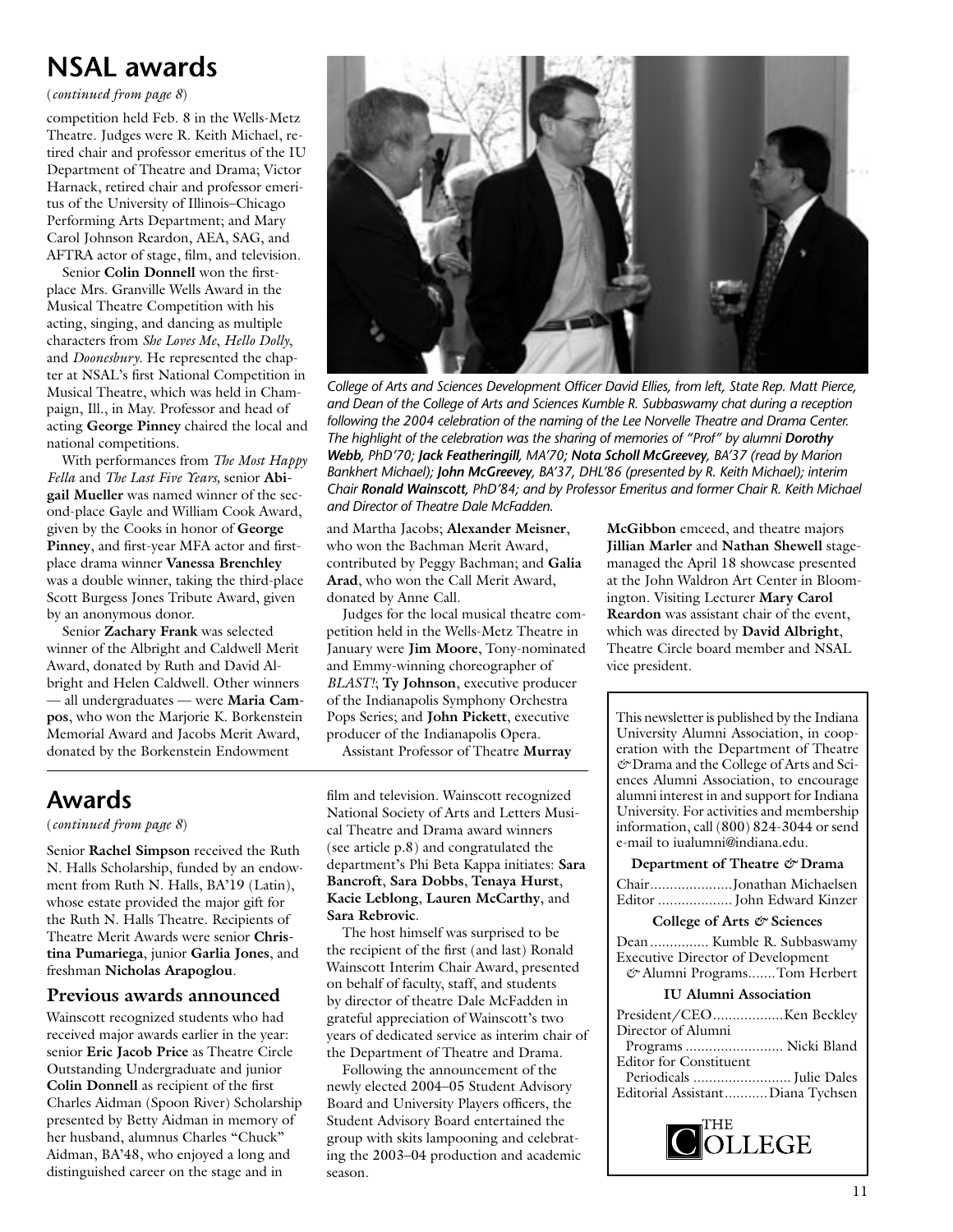# **Professor David Hawes: A tribute by Bob Hammel**

*Professor Emeritus David S. Hawes died at the age of 91 on April 7, 2002. For 25 years — beginning in 1955 — he served on our faculty, taught courses in speech and theatre, developed a program in children's theatre, and directed University Theatre and T300 productions. He retired in 1980. Hawes was an enthusiastic and supportive teacher who recognized that theatre for young people could make an important impact on children's lives and "grow" future theatre audiences.*

*While at IU, Hawes researched American humorists, upon which he based a series of one-man performances and readings. He became closely associated with the work of Brown County humorist Kin Hubbard, developing and starring in a series of scripts and shows featuring Hubbard's Abe Martin. In 1984, the IU Press published his* The Best of Kin Hubbard*.*

*Bob Hammel, for many years the sports editor of the* Herald-Times *and now the managing editor of the* Sunday Hoosier Times*, recognized Hawes's passing in the following editorial, which he based on the relationship that was created through Hawes's perfor-* *mances and books. The essay is a tribute to David S. Hawes as an author and actor, and we reprint it with Hammel's kind permission.*

read the obituaries one day this week and felt the loss of a friend — whom I had never met.

That's twice now, which is a pretty high number for a fellow who, by such traditional standards as birth certificates and Social Security numbers, never existed.

Abe Martin, the rustic purveyor of Hoosier values and views and Brown County's delegate to a world traveling much too fast and thinking far too seldom, died first when Franklin McKinney "Kin" Hubbard, the creator of the cartoon character for the *Indianapolis News*, died Dec. 26, 1930.

David Hawes was born in Maine. He spent his early life out East and his earlyadult years out West. It was after he came to the Indiana University Department of Theatre and Drama in the mid-1950s that he took on a second identification as Abe Martin personified.

He became to Abe, regionally, what Hal

Holbrook for years has been to Mark Twain. He took Abe onto the stage, in costume and in character for talks, one-man

shows, and lecture-demonstrations. What it amounted to was a revival of Abe Martin, of new generations at a time when his colorful wisdom might have been forgotten.

There has been a line from Abe Martin on page A2 of every issue of the Sunday *Hoosier Times* that has been published. Many of those lines came from the David Hawes book, *The Best of Abe Martin*, published in 1984.

David S. Hawes was 91 when he died at Bloomington Hospital. There's a scholarship award fund in his name at the IU Foundation. And there's an awareness of Abe Martin that he left for all of us. The first Abe Martin-ism that he ran in his book, and the first the *Hoosier Times* ran in its series, also ranks first among all for me: *When a feller says, "It hain't th'money, but the principle o'th'thing," it's the money.*

That's Abe Martin. And that, for half his life, was David S. Hawes.

— *Bob Hammel*

## *Professor Albert Wertheim: Inspired teacher and friend*

Albert Wertheim, professor of Eng-<br>lish, theatre and drama, and com-<br>parative literature, died at his home lish, theatre and drama, and comon April 16, 2003, having fought valiantly for six years the cancer that took his life. He was 62 years old. Wertheim received his PhD in English and American literature from Yale in 1965, taught at Princeton for four years, and joined the IU faculty in 1969. He taught courses in Shakespeare, 17th-century drama, and modern British and American drama, as well as the literature and drama of South Africa, New Zealand, and Australia. He was an outstanding teacher and received seven teaching awards at IU, including the Herman Fredric Lieber Award, the most distinguished teaching honor the university bestows.

Wertheim served on the executive boards of the American Society of Theatre Research, the Theatre Circle, and the Phoenix Theatre in Indianapolis and as national president of the Eugene O'Neill Society. He received several awards from the National Endowment for the Humanities and the German Marshall Fund, as well as fellowships from the German Exchange Service, the Folger Shakespeare Library, and the Newberry Library.

He was an inspired and enthusiastic speaker. He often led theatre excursions to Indianapolis and Louisville for the School of Continuing Studies and the Theatre Circle. He was a frequent lecturer in the depart-

ment's series of pre-show talks. One of his last appearances, in fact, was in November 2002, when he explored Pinero's *Trelawny of the "Wells"* with an appreciative — and capacity — audience at our pre-show lecture.

Wertheim authored numerous articles and books on drama; he took pleasure in researching, reading, thinking, and writing. And he never stopped. After being diagnosed with his illness and beginning a vigorous treatment, he decided, recalls his colleague and friend Stephen Watt, "that writing might serve him best as a therapy, and he set out on an amazing course that produced two fine books: *The Dramatic Art of Athol Fugard: From South Africa to* 

*the World* (IU Press, 2001) and … *Staging the War: American Drama and World*  War II," the first comprehensive study of American drama during the second World War (IU Press, 2004).

In the spring of 2004, the Department of English, Department of Theatre and Drama, Department of Comparative Literature, and the School of Continuing Studies hosted a memorial for Albert Wertheim in the Ruth N. Halls Theatre. Once again, Wertheim filled the house with friends, colleagues, and family — from the community, the nation, and around the world — who warmly remembered his presence and mourned his absence in their lives.

### **In memoriam**

**Katherine "Katy" Bigge Kestner**, BA'60, MA'68, of Carmel, Ind., died on April 26, 2004. She had taught high school speech and debate for 34 years in Carmel.

**Elizabeth Leona Kulze Easley**, MAT'69, died on Dec. 20, 2001. She lived in Bloomington.

**John Eldon Jenkins-Lee**, MA'66, died on Jan. 3, 2001. He lived in Solona Beach, Calif.

**Marilyn A. Fowler Kruggel**, BA'65, died on April 2, 2002. She lived in Kokomo, Ind.

**Louise Curtis Williams**, MA'76, PhD'82, died on Nov. 15, 1995. She lived in McKinleyville, Calif.

**Cathryn Ellen Pisarski**, BA'78, of Houston, died Feb. 26, 2001.

**Bill Harbin**, BA'58, MA'63, PhD'71**,** died in a London Hospital in June 2004. He taught at LSU and, together with Gresdna Doty, PhD'67, did foundation publication work on the Royal Court Theatre of George Devine and his followers.

**George Sullivan**, MA'92, died in March 2002. He was working for the IUB Department of Theatre and Drama as director of audience development at the time of his death. On March 26, 2002, a memorial service was held at St. Paul's Catholic Center.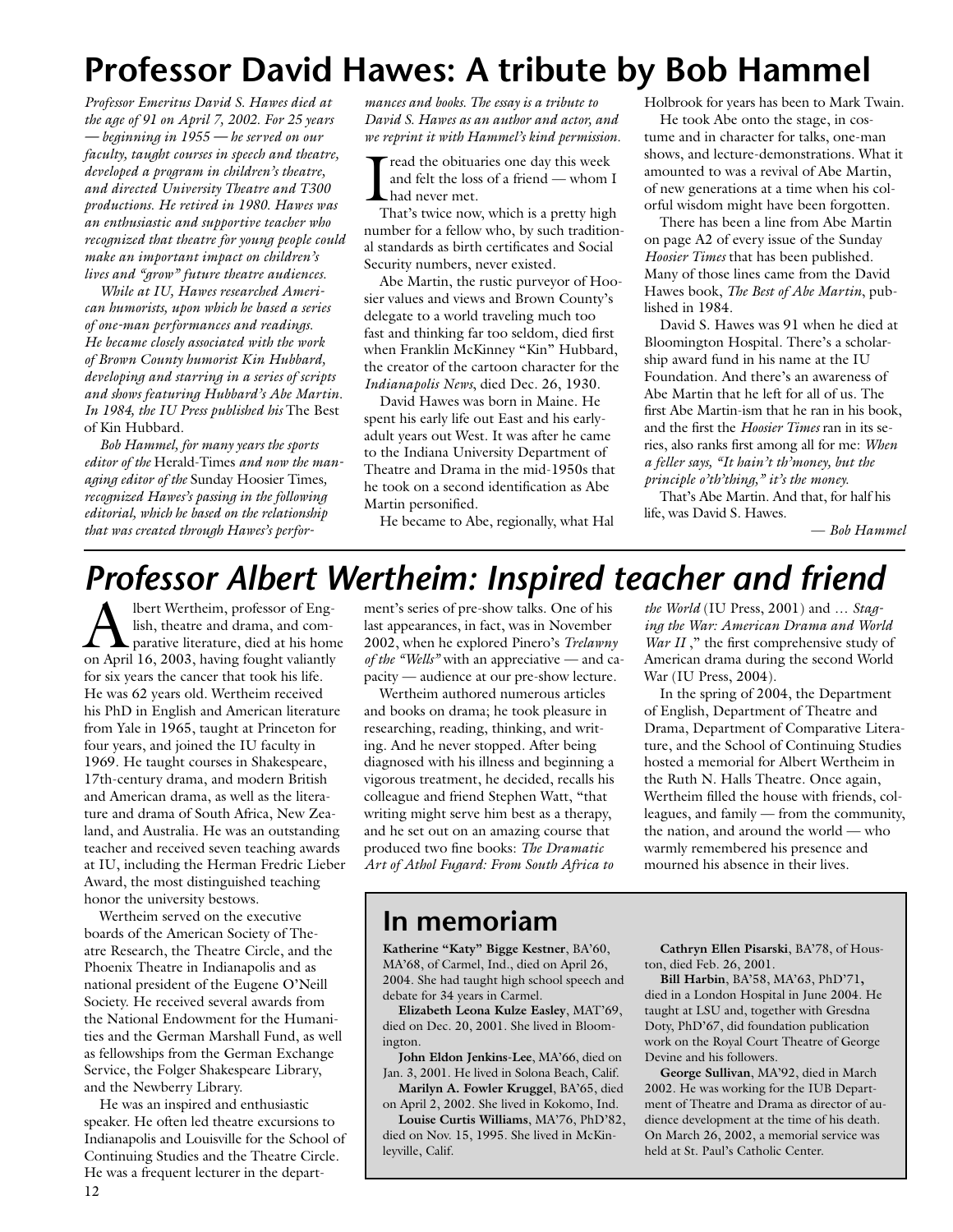# **Alumni notebook**

## **1970s**

**Harold S. Guskin**, MA'70, has written a book on acting called *How to Stop Acting*, with an introduction by **Kevin Kline**, BA'70, published by Methuen in May 2004.

**Cynthia Meryl**, BA'72, serves as the artistic and stage director of the nonprofit Westfield Young Artists' Cooperative

Theatre. The WYACT summer youth-theatre program enables aspiring, young talent (ages 10 to 21-plus) of diverse socioeconomic and cultural backgrounds to develop and perform full-scale productions in a professional environment. It is a high-quality opportunity that is also free of charge for participants. Recent productions include *Once on this Island*, *Brigadoon*, and *South Pacific*.

**David Stine,** BA'78, co-directed the oneman off-Broadway revue *Miss Gulch Returns*  for the third year running at Indianapolis's Theatre on the Square.

recently published *Theatre: Collaborative Acts* published by Allyn *&* Bacon (see "Faculty News" on page 10).

**Paul Gilmartin**, BA'85, returned to Bloomington to give a stand-up comedy routine at Bear's Place. Since graduation, he has worked on the stand-up comedy circuit, as well as serving as the co-host of TBS's *Dinner and a Movie*.

survivor of breast cancer, which she announces as her biggest success to date.

**Jim Reilly**, MFA'87, appeared in a rare revival of Menander's *The Grouch,* as Bottom in *A Midwinter Night's Dream* in December 2002, and played the title role in Molière's *That Scoundrel Scapin* during the summer of 2003 at the New Jersey Shakespeare Festival, all to critical acclaim.

One reviewer described him as "the state's best comic actor."

**Lynne (Perkins) Socey**, BA'83, portrayed Aunt Lily in *Ah, Wilderness!* at Indiana Repertory Theatre and was seen in the IRT's annual production of *A Christmas Carol*. She directed *Arsenic and Old Lace* for the Beef and Boards Dinner Theatre, *The Good Person of Setzuan* for the Butler University Theatre Department, and *The Good Doctor* for Brown County Playhouse. She has also directed productions of *Jack and the Beanstalk*, *The Snow Queen and the Goblin*, *The Ugly Duckling*, and *Pinocchio* for the Lilly



*Leslie Brott, left, as Katherina and Michael Connolly, PhD'99, as Petruchio in the Utah Shakespeare Festival's 2004 production of* The Taming of the Shrew*.*

The quirky piece has received rave reviews.

## **1980s**

**David Alan Anderson**, EX'83, was seen in the Brown County Playhouse summer 2003 production of *The Good Doctor*. He appeared in *He Held Me Grand* and *Blues for an Alabama Sky* at the Indiana Repertory Theatre, as well as in August Wilson's *Seven Guitars* at Penumbra Theatre.

**Anna Filippo**, MA'89, is in her second year as assistant professor of Shorter College in Rome, Ga. She serves as a respondent for the southeast region of the Kennedy Center American College Theatre Festival and chair of the Publications Committee for the Southeastern Theatre Conference. Since receiving her PhD from the University of Georgia in 1988, she has directed and taught at Austin Peay State University, Augusta State University, and the University of South Carolina–Aiken. She shot an independent film, Renaissance, in Cleveland, and guest directed The Robber Bridegroom at Berry College.

**Kathy Fletcher,** PhD'86**,** and **Ronald Wainscott**, PhD'84, are co-authors of the

**Janna C. Kimmel**, BA'88, now works with Accessible Threads, a textile and fashion design company in Evanston, Ill. A recent work includes creating interactive versions of famous Chagall paintings to encourage children to experientially explore art for themselves.

**Douglas Long**, MA'89, MFA'95, who teaches full time at DePaul University, directed his adaptation of Edith Wharton's short story *Roman Fever* for the Bailiwick Theatre's Directors Festival. The cast included alumni **Denise Blank**, MFA'95; **Kirsten D'Aurelio**, BA'88; and **Christopher Mathews**, BA'96.

**Constance Macy**, BA'89, was seen as Roxane in the Indianapolis Repertory Theatre production of *Cyrano*. She is also a founding member of the Shadow Ape Theatre Company, a collaborative ensemble in Indianapolis.

**Jane Page**, MFA'80, directed a production of *Brighton Beach Memoirs* at the Alabama Shakespeare Festival. Based in the Rocky Mountain region, she has directed more than 70 productions there, including several regional premieres. Page is also a

Theatre at the Indianapolis Children's Museum. The recipient of a Lilly Endowment Creative Renewal Grant, she also directs and teaches for Indiana Repertory Theatre's Summer Youth Acting Conservatory. Ever busy, Socey directed the IU production of *The Laramie Project* and the Brown County Playhouse production of *Caught in the Net* this past year.

**Thor Steingraber**, BA 88, is a resident at the Lyric Opera of Chicago, where he has been associated with almost 20 productions since 1995. Last year he received critical acclaim for his direction of *La Traviata.* Steingraber also began his work last year as associate director for Wagner's *Ring Cycle*, an undertaking that continues through spring of 2005. He has a decade-long association with the Los Angeles Opera, where he received rave reviews for his "brilliantly conceived staging" of *I Capuleti e i Montecchi* and *La Cenerentola,* both of which have received successful revivals in companies including New York City Opera, Minnesota Opera, Pittsburgh Opera, and the Hong Kong Arts Festival. Steingraber has (*continued on page 14*)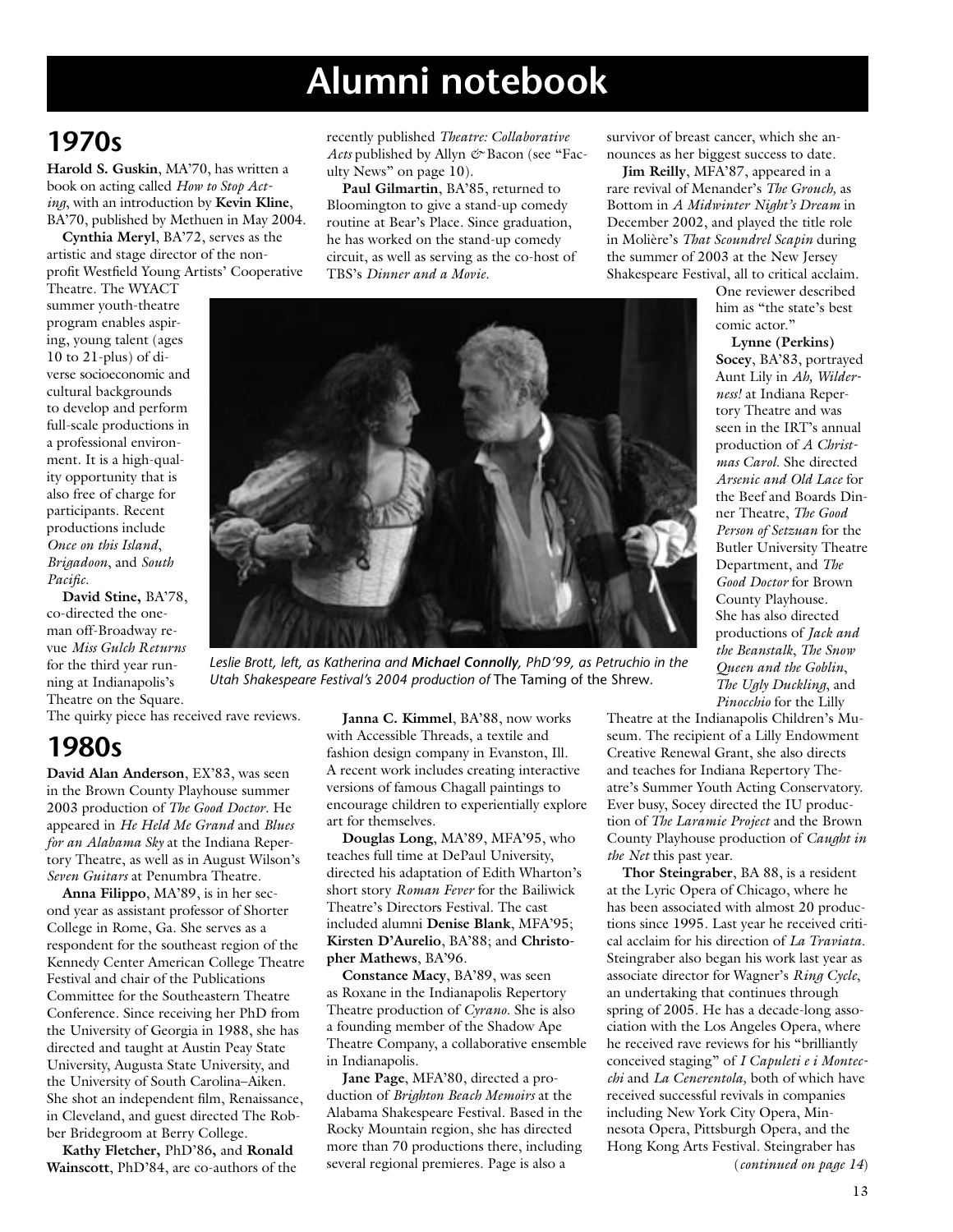### **Alumni notebook**

#### (*continued from page 13*)

also staged revivals of *Le Nozze di Figaro* and *Nabucco* for Los Angeles Opera. His new production of *Lucia di Lammermoor* opened the 2001 season of Santa Fe Opera, where he had previously directed *Le Nozze di Figaro*. In 2001, his new production of *Don Giovanni* was performed at the New York City Opera, Pittsburgh Opera, and Opera Pacific. In June 2003, Steingraber collaborated with playwright Tony Kushner and illustrator/designer Maurice Sendak in creating a double bill of *Comedy on the Bridge* and *Brundibar* for Chicago Opera Theatre. Other recent productions include *Jenufa*, *Fidelio,* and *Madam Butterfly* for Utah Opera and *Electra* for Pittsburgh Opera. In summer 2003, Steingraber returned to his alma mater to stage direct *Die Fledermaus* for the IU Opera and to visit friends in the theatre department.

## **1990s**

**Gregg Arst**, BA'97, returned to IU as the assistant company manager for the Broadway national tour of *Fiddler on the Roof* that played the Indiana University Auditorium in March 2002.

**Michael Connolly**, PhD'99, now at Southern Methodist University, recently performed Petruchio in *The Taming of the Shrew* at the Utah Shakespearean Festival.

**Andrew Crocker**, BA'98, is the director of corporate and foundation relations for the Actors Theatre of Louisville.

**Brandon Cutrell**, EX'98, will be appearing in his new show *I'm Not Waiting* in March at the Duplux Cabaret Theatre in New York City.

**Rebecca Eaton**, MFA'98, appeared as Frankie in Terrance McNally's *Frankie and Johnny in the Clair de Lune*, produced by Creative Asylum at the Tanze Performing Arts Center in Fairfield, Ohio.

**Laura Edmondson**, BA'92, assistant professor of theatre at Florida State University, was the conference planner for the 2001 Fall Conference of American Theatre in Higher Education. She also chaired the Women in Theatre panel for the 2002 ATHE Convention in San Diego.

**Morgan Hallett**, BA'96, performed the role of Ophelia in the Denver Theatre Center Company production of *Hamlet*. The company is associated with the National Theatre Conservatory, where Morgan studied after leaving IU.

**Robert Johansen**, MFA'95, received accolades for his performance as Aaron in *The Action Against Sol Schumann* in both the world premiere production at Victory Gardens Theatre in Chicago and the subsequent Phoenix Theatre production in Indianapolis*.* Johansen's roles at the Indianapolis Repertory Theatre include the title role in a new adaptation of *Cyrano de Bergerac*, the Man in *The Turn of the Screw*, Banquo in *Macbeth*, Touchstone in *As You Like It*, Cassius in *Julius Caesar*, Oberon in *Midsummer Night's Dream*, and Bob Cratchit in *A Christmas Carol*. He is also a member of the Shadow Ape Theatre Company in Indianapolis, appeared in last summer's production of *Camelot* at the Geva Theatre Center in New York, and teaches at the IRT Summer Youth Conservatory. Johansen is teaching directing and acting as a visiting lecturer at IU this semester and appeared as Oscar in the Brown County Playhouse fall production of *The Odd Couple*.

**John Edward Kinzer**, BA'91*,* directed the world premiere of *The Pig's Picnic*, written by **Joy Chaitin**, MA'80, **Sarah Stevens-Estabrook**, BME'76, PhD (IST)'86, and **Catherine Marchese** and **Emile Naoumoff** (School of Music faculty), at

the Monroe County Public Library. The play was a semi-finalist in the Waldo M. and Grace Bonderman IUPUI/IRT National Youth Playwright Symposium and has been accepted by Dramatic Publishing. Kinzer has also joined the staff of the Department of Theatre and Drama as the director of audience development.

**Amy Lehman**, PhD'96, joined the faculty of Towson State University in Maryland in fall of 2004 as a visiting professor. Previously, she taught at State University of New York at Albany.

**Benjamin Livingston**, MFA'90, continues his onstage work on the West Coast and makes frequent television appearances, including episodes of *Frasier*, *ER*, *Law and Order*, and others.

**Sunil Malhorta**, BA'98, has enjoyed praise for his work in the ethnic cinematic hits *American Desi* and *Where's the Party Yaar?* This spring Malhorta worked alongside Parminder Nagra on NBC's *ER*, and he was named one of the country's seven sexiest South Asian men by *Bibi*, a South Asian fashion and culture magazine.

**Joel Markus**, BA'96, is now the production manager at the Geva Theatre Center in Rochester, N.Y.

**Daniel Narducci**, BM'90 (music), and his wife, **Heather Hertling**, BM'90 (music), both members of the department's (*continued on page 15*)

### **Alumnus Sheldon Cooper sponsors theatre trips**

Since November 2001, **Sheldon Cooper**, BA'48, has made weekends to see professional theatre in Chicago possible for our students, while also providing hotel rooms and dinners at restaurants and his home. Along with his wife, Mary, Cooper has generously provided the means to both entertain and inspire our students, who have seen productions at Steppenwolf, the Court Theatre, and the Chicago production of *The Producers*. Students have also attended the Stratford Festival and the Humana Festival at Actors Theatre of Louisville with Cooper's support. After studying here with



*Sheldon Cooper, BA'48, left, and Hubbell Carothers, BA'02, during one of the Chicago trips Cooper sponsored.*

Gary Gaiser and other professors, Cooper worked in the early days of television in New York; he later moved to Chicago, where he became a producer and vice president of WGN television. This generosity and support of Sheldon Cooper is much appreciated by all!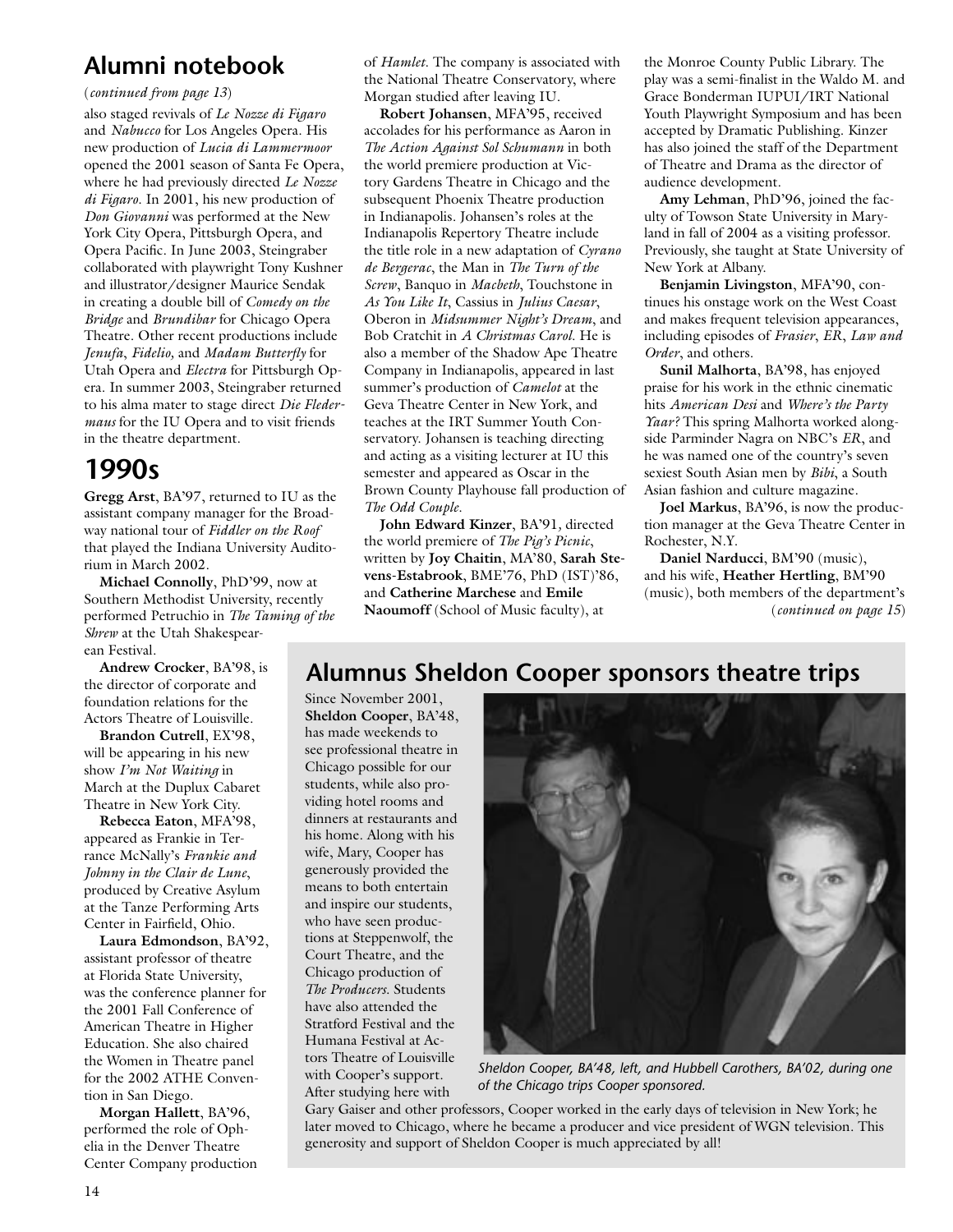#### (*continued from page 14*)

original Broadway Cabaret company, presented a vocal program of operatic and musical theatre with the Wallingford Orchestra, Connecticut, in October. Narducci, whose compact disc *Timeless Broadway* is doing well, is preparing the role of Captain Hook in Leonard Bernstein's version of *Peter Pan* for a Koch International record-

ing to be released in spring 2005. He will appear in *Sweeney Todd* with the Cleveland Opera this fall and as Escamillo in *Carmen* with the Fairbanks Opera Company in Alaska this spring. He also has upcoming concerts with the orchestras of Toronto, Cincinnati, and Detroit under the baton of Erich Kunzel. Last year, Narducci was a featured performer on the PBS special "A Century of Broadway" with Frederica von Stade and the Naples Philharmonic Orchestra. He previously played Sir

Launcelot to Robert Goulet's King Arthur in the national touring company production of *Camelot*. Hertling, who frequently appears in concert with Narducci, is the voice teacher at the Westover School for Girls in Middlebury, Conn., and teaches private lessons at the vocal studio in her home. Narducci and Hertling report that they are enjoying parenthood with their 3-year-old son, Nicolas.

**Tobin Neis**, MFA'95**,** is the operations manager for the Chicago branch of Barbizon Lighting Inc. Neis has been involved with several lighting projects throughout the Chicago area, including the *Ebert and Roeper* show and various exhibits at the Chicago Field Museum and the Goodman Theatre.

**Greg Owens**, MFA'93, was nominated for a Jeff Citation for the Chicago production of his play, *The Life and Times of Tulsa Lovechild, a Road Trip*. The production received a total of seven nominations, including one for Best Actor in a Supporting Role for **Tim Curtis**, MFA'91. Owens directed his play at the Warehouse Theatre in Greenville, S.C. It was also produced at the Stella Adler Theatre in Los Angeles. The play was published last spring by Broadway Play Publishing. Owens has received enthusiastic reviews for his performance in Arthur Miller's *The Price* at Montana Shakespeare in the Parks. In even more exciting news, Owens and his wife, **Lila Michael**, MFA'94, have been celebrating their new life with their daughter, Lorelei Pearl.

**N.J. Stanley**, PhD'90, is teaching at Lycoming College and recently presented papers on Neil LaBute at the Second International Conference on American Theatre: The Plays and Players in Malaga, Spain, and Ruby Keeler in *Broadway Man* at Stage 2004: A Festival of New Musicals, which took place in Chicago.

**DeAnna M. Toten Beard**, PhD'01, accepted a tenure-track position at Baylor University as a professor of theatre, history, and dramaturgy.

**Marcia Berry**, MA'00, is in New York doing research for her dissertation, *August Wilson: Reinventing the Hero*. To pay the rent she works as a transcriptionist at New

York Presbyterian Hospital. She urges everyone to watch the new UPN television series *Kevin Hill* starring her son, Taye Diggs, in the title role.

**Dennis Black**, MFA'01, in his first year as assistant professor of theatre at the University of North Carolina–Charlotte, directed a fall production of O'Neill's *Beyond the Horizon*, which received excellent reviews.

**Heath Calvert**, BA'03, has been cast in *Good* 

*The San Francisco Bay Area 2001 IU Theatre Reunion included the cast of the 1963 Brown Couty Playhouse production and Univerity Theatre production of Noel Coward's* Hay Fever*: John Auer, from left, Joel Hermann, Julie Juengel Auer, director Tim Weinfeld, and Dale Hennon.*

at the Comparative Drama Conference in Columbus, Ohio.

**David VanMatre**, MFA'99, was a semi-finalist in the Chesterfield Writers competition at Paramount Studios for his screenplay *A Life in the Movies*. VanMatre also directed his commissioned play, *Owl, Fish, Gull, Wish* for Dale Chihuli's Museum of Glass. Additionally, he was accepted into the Djerassi Artist Residency outside San Francisco, where he worked on a new play and did some hiking. While teaching high school, VanMatre has also been pursuing opportunities to have his works performed.

## **2000s**

**Ann Aurbach**, BA'03, is working as the production management intern at the Los Angeles Opera for 2004–05.

**Amanda K. Bailey**, MFA'03, has been hired at Ball State University and in August gave birth to a daughter, Samantha.

**Sadie Bancroft**, BA'03, is working as an Equity stage manager in New York City and has recently been hired as the production assistant on *Dirty Tricks,* starring Judith Ivey, at the Public Theatre.

**Coryell Barlow**, MFA'03, appeared as

*Vibrations*, a new musical about the Beach Boys that opens on Broadway on Jan. 13, 2005.

**Yuri Cataldo**, BA'04, is doing a costume design internship at Juilliard.

**Carol Enoch**, BA'02, starred in the world premiere of *New World Rhapsody* at the Bloomington Playwrights Project.

**Kelly Ann Ford**, MFA'02, after a brief stint in Indianapolis, where she appeared in *A Christmas Carol*, moved to Los Angeles, where she was seen in *Love's Labours Lost* with A Noise Within Theatre Company, understudied at the Colony Theatre in their production of *The Laramie Project*, and is now a member of the West Coast Ensemble, for which she played the role of the Rose of Sharon in *The Grapes of Wrath*.

**Erin Gorman**, BA'03, is the assistant stage manager for the Indianapolis Opera.

**Casey Gray**, BA'02, is the assistant company manager on tour with *Sesame Street Live — Elmo's Coloring Book.*

**Eliza Hittman**, BA'01, served as assistant director for the SoHo Rep production of *[sic] [sic]*, the first production mounted after Sept. 11, 2001, by the SoHo Rep, located just a dozen blocks from ground zero. (*continued on back page*)